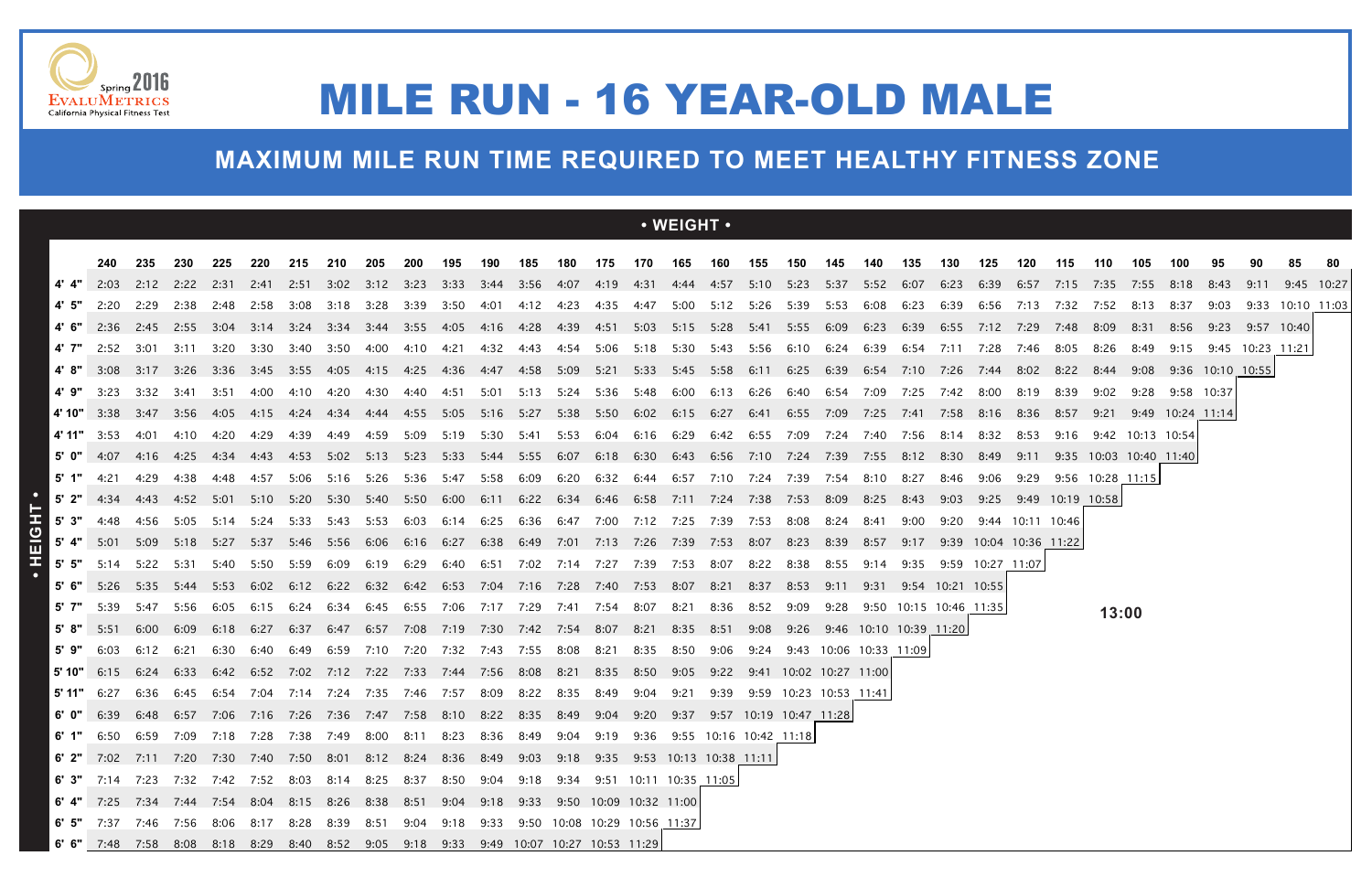|               |                           |                                    |                |       |       |                  |                                                                                                                                                          |                |                     |                                                                        |           |                          |      |      |                | $\cdot$ WEIGHT $\cdot$                                                       |                               |                        |      |      |                                                   |           |                  |           |                                 |                    |       |                       |                  |            |                       |              |  |
|---------------|---------------------------|------------------------------------|----------------|-------|-------|------------------|----------------------------------------------------------------------------------------------------------------------------------------------------------|----------------|---------------------|------------------------------------------------------------------------|-----------|--------------------------|------|------|----------------|------------------------------------------------------------------------------|-------------------------------|------------------------|------|------|---------------------------------------------------|-----------|------------------|-----------|---------------------------------|--------------------|-------|-----------------------|------------------|------------|-----------------------|--------------|--|
|               | 240                       | 235                                | 230            | 225   | 220   | 215              | 210                                                                                                                                                      | 205            | 200                 | 195                                                                    | 190       | 185                      | 180  |      | 175 170 165    |                                                                              | 160 155                       |                        | 150  | 145  | 140                                               | 135       | 130              | 125       | 120                             | 115                | 110   | 105                   | 100              | 95         |                       |              |  |
|               | 2:05                      |                                    |                |       |       |                  | 2:15 2:24 2:34 2:44 2:54 3:04 3:15 3:25 3:36 3:47 3:59 4:10 4:22 4:35 4:47 5:00 5:13 5:27 5:41 5:56 6:11 6:27 6:44 7:01                                  |                |                     |                                                                        |           |                          |      |      |                |                                                                              |                               |                        |      |      |                                                   |           |                  |           |                                 | 7:20 7:40 8:01     |       |                       | 8:25             | 8:50       | 9:20                  | $9:55$ 10:42 |  |
|               | 2:22                      |                                    | 2:32 2:41 2:51 |       | -3:01 |                  | 3:11 3:21                                                                                                                                                | 3:31           | 3:42                | 3:53                                                                   |           |                          |      |      |                | 4:04  4:15  4:27  4:38  4:51  5:03  5:16  5:29  5:43  5:57                   |                               |                        |      |      |                                                   | 6:12 6:27 |                  | 6:43 7:00 | 7:18 7:37 7:57 8:19             |                    |       |                       | 8:44             | 9:11       |                       |              |  |
|               |                           |                                    |                |       |       |                  | 4' 6" 2:39 2:48 2:58 3:07 3:17 3:27 3:37 3:47 3:58                                                                                                       |                |                     | 4:09  4:20  4:31  4:42  4:54  5:06  5:19  5:32  5:45  5:59  6:13  6:28 |           |                          |      |      |                |                                                                              |                               |                        |      |      |                                                   |           |                  |           | 6:43 7:00 7:17 7:35 7:54 8:15   |                    |       | 8:38                  |                  |            | 9:03 9:32 10:08 10:57 |              |  |
|               | 2:55                      | 3:04                               | 3:13           | 3:23  | 3:33  | 3:43             | 3:53                                                                                                                                                     | 4:03           | 4:13                | 4:24                                                                   | 4:35      | 4:46                     | 4:58 | 5:09 | 5:22           | 5:34                                                                         | 5:47                          | 6:00                   | 6:14 | 6:28 | 6:43                                              | 6:59      | 7:16             | 7:33      | 7:51                            | 8:11               | 8:33  | 8:57                  | 9:24             | 9:56 10:37 |                       |              |  |
|               |                           | 3:11 3:20 3:29 3:39 3:48 3:58 4:08 |                |       |       |                  |                                                                                                                                                          | 4:18 4:29      |                     | 4:39                                                                   |           |                          |      |      |                | 4:50 5:01 5:13 5:25 5:37 5:49                                                | 6:02 6:15 6:29                |                        |      |      | 6:44 6:59 7:15 7:31                               |           |                  |           | 7:49 8:08                       | 8:29 8:51          |       | 9:16 9:46 10:22 11:15 |                  |            |                       |              |  |
|               | 3:26                      |                                    | 3:35 3:44 3:54 |       |       | 4:03  4:13  4:23 |                                                                                                                                                          | 4:33           | 4:43                | 4:54                                                                   |           | 5:05 5:16                |      |      |                |                                                                              |                               |                        |      |      | 5:28 5:39 5:52 6:04 6:17 6:30 6:44 6:59 7:14 7:30 |           | 7:47             | 8:06      | 8:25                            | 8:46               | 9:10  |                       | 9:37 10:10 10:53 |            |                       |              |  |
| 4' 10"        |                           |                                    |                |       |       |                  | 3:41 3:50 3:59 4:08 4:18 4:28 4:38 4:48 4:58 5:09 5:20 5:31 5:42 5:54 6:06 6:19 6:32 6:45 6:59 7:14 7:30 7:46 8:04 8:22 8:42 9:05 9:30 10:00 10:38 11:43 |                |                     |                                                                        |           |                          |      |      |                |                                                                              |                               |                        |      |      |                                                   |           |                  |           |                                 |                    |       |                       |                  |            |                       |              |  |
| 4' 11" $3:56$ |                           | 4:04                               | 4:14           | 4:23  | 4:32  | 4:42             | 4:52 5:02 5:12 5:23                                                                                                                                      |                |                     |                                                                        |           | 5:34 5:45 5:56 6:08 6:21 |      |      |                |                                                                              | 6:33 6:46 7:00 7:14 7:29 7:45 |                        |      |      |                                                   | 8:02      | 8:20             | 8:39      | 9:00                            | 9:24               |       | 9:51 10:25 11:14      |                  |            |                       |              |  |
|               | 5' $0$ " 4:10             | 4:19                               | 4:28           | 4:37  |       |                  | 4:47 4:56 5:06 5:16 5:26 5:37 5:48 5:59 6:11 6:23 6:35 6:48 7:01 7:15 7:29 7:44 8:01 8:18                                                                |                |                     |                                                                        |           |                          |      |      |                |                                                                              |                               |                        |      |      |                                                   |           |                  |           | 8:36 8:56 9:19 9:44 10:15 10:56 |                    |       |                       |                  |            |                       |              |  |
|               | 4:24                      | 4:33                               | 4:42           | -4:51 | 5:00  | 5:10             | 5:20                                                                                                                                                     |                | 5:30 5:40           | 5:51                                                                   | 6:02      | 6:13                     | 6:25 |      | 6:37 6:49      | 7:02 7:15 7:29                                                               |                               |                        | 7:44 | 8:00 | 8:16                                              | 8:34      | 8:53             | 9:14      |                                 | $9:38$ 10:07 10:43 |       |                       |                  |            |                       |              |  |
|               |                           |                                    |                |       |       |                  | 5' 2" 4:37 4:46 4:55 5:05 5:14 5:24 5:33 5:44 5:54 6:05 6:15 6:27                                                                                        |                |                     |                                                                        |           |                          |      |      |                | 6:38 6:50 7:03 7:16 7:30 7:44 7:59 8:15 8:32                                 |                               |                        |      |      |                                                   | - 8:51    | 9:11             |           | 9:33 10:00 10:32 11:19          |                    |       |                       |                  |            |                       |              |  |
| $5'$ 3"       | 4:51                      | 5:00 5:09                          |                | 5:18  | 5:27  | 5:37             | 5:47 5:57 6:07                                                                                                                                           |                |                     |                                                                        |           |                          |      |      |                | 6:18 6:29 6:40 6:52 7:04 7:17 7:30 7:44 7:59 8:14 8:31                       |                               |                        |      |      | 8:48                                              | 9:08      | 9:29             |           | 9:54 10:23 11:03                |                    |       |                       |                  |            |                       |              |  |
|               | 5' 4" 5:04 5:13 5:22 5:31 |                                    |                |       |       |                  | 5:41 5:50 6:00 6:10 6:21                                                                                                                                 |                |                     | 6:31                                                                   |           |                          |      |      |                | 6:42    6:54    7:06    7:18    7:31    7:44    7:59    8:13    8:29    8:46 |                               |                        |      |      | 9:05                                              | 9:25      | 9:49 10:16 10:51 |           |                                 |                    |       |                       |                  |            |                       |              |  |
| $5'$ $5''$    | 5:17                      |                                    | 5:26 5:35 5:44 |       | 5:54  | 6:03             | 6:13                                                                                                                                                     | 6:23           | 6:34                |                                                                        |           |                          |      |      |                | 6:45 6:56 7:07 7:19 7:32 7:45 7:59 8:13 8:28                                 |                               |                        | 8:45 | 9:03 | 9:22                                              |           |                  |           | 9:44 10:10 10:42 11:31          |                    |       |                       |                  |            |                       |              |  |
|               | 5:30                      | 5:39                               | 5:48           | 5:57  | 6:06  | 6:16             | 6:26                                                                                                                                                     |                | 6:36 6:47           |                                                                        |           |                          |      |      |                | 6:58 7:09 7:21 7:33 7:46 7:59 8:13 8:28 8:44                                 |                               |                        | 9:01 |      | 9:20 9:41 10:05 10:34 11:15                       |           |                  |           |                                 |                    |       |                       |                  |            |                       |              |  |
| 5' 7"         | 5:42                      | 5:51                               | 6:00           | 6:10  | 6:19  | 6:29             |                                                                                                                                                          |                | 6:39 6:49 7:00 7:11 |                                                                        |           |                          |      |      |                | 7:22 7:34 7:46 7:59 8:13 8:28                                                | 8:43 8:59                     |                        | 9:17 |      | 9:37 10:00 10:28 11:04                            |           |                  |           |                                 |                    | 13:00 |                       |                  |            |                       |              |  |
|               | 5:55                      | 6:04                               | 6:13           |       |       |                  | 6:22 6:32 6:41 6:52 7:02 7:13 7:24 7:35 7:47 8:00 8:13 8:27 8:42 8:58 9:16 9:35 9:57 10:22 10:55                                                         |                |                     |                                                                        |           |                          |      |      |                |                                                                              |                               |                        |      |      |                                                   |           |                  |           |                                 |                    |       |                       |                  |            |                       |              |  |
| 5'9"          | 6:07                      | 6:16                               | 6:25           | 6:34  | 6:44  | 6:54             |                                                                                                                                                          | 7:04 7:15 7:26 |                     | 7:37 7:49 8:01                                                         |           |                          |      |      | 8:14 8:28 8:42 | 8:57                                                                         | 9:14                          | 9:33                   |      |      | 9:53 10:18 10:48 11:34                            |           |                  |           |                                 |                    |       |                       |                  |            |                       |              |  |
| 5' 10"        | 6:19                      | 6:28                               | 6:37           | 6:47  | 6:56  | 7:06             | 7:17 7:27 7:38                                                                                                                                           |                |                     | 7:50                                                                   |           | 8:02 8:15 8:28 8:42 8:57 |      |      |                | 9:13                                                                         | 9:31                          |                        |      |      | $9:51$ 10:14 10:42 11:22                          |           |                  |           |                                 |                    |       |                       |                  |            |                       |              |  |
| 5' 11"        | 6:31                      | 6:40                               | 6:50           | 6:59  | 7:09  | 7:19             | 7:29                                                                                                                                                     | 7:40 7:51      |                     | 8:03                                                                   | 8:15 8:28 |                          | 8:42 | 8:57 | 9:12           | 9:29                                                                         |                               | 9:49 10:10 10:37 11:12 |      |      |                                                   |           |                  |           |                                 |                    |       |                       |                  |            |                       |              |  |
|               |                           |                                    |                |       |       |                  | 6' 0" 6:43 6:52 7:02 7:11 7:21 7:31 7:42 7:53 8:04 8:16 8:29 8:42 8:56 9:12 9:28 9:47 10:08 10:32 11:05                                                  |                |                     |                                                                        |           |                          |      |      |                |                                                                              |                               |                        |      |      |                                                   |           |                  |           |                                 |                    |       |                       |                  |            |                       |              |  |
|               |                           |                                    |                |       |       |                  | 6' 1" 6:55 7:04 7:14 7:23 7:33 7:44 7:54 8:06 8:17 8:30 8:43 8:57 9:11 9:28 9:45 10:05 10:29 10:59                                                       |                |                     |                                                                        |           |                          |      |      |                |                                                                              |                               |                        |      |      |                                                   |           |                  |           |                                 |                    |       |                       |                  |            |                       |              |  |
|               |                           |                                    |                |       |       |                  | 6' 2" 7:07 7:16 7:26 7:35 7:46 7:56 8:07 8:19 8:31 8:43 8:57 9:11 9:27 9:44 10:03 10:26 10:54 11:38                                                      |                |                     |                                                                        |           |                          |      |      |                |                                                                              |                               |                        |      |      |                                                   |           |                  |           |                                 |                    |       |                       |                  |            |                       |              |  |
|               |                           |                                    |                |       |       |                  | 6' 3" 7:19 7:28 7:38 7:48 7:58 8:09 8:20 8:32 8:44 8:57 9:11 9:27 9:43 10:02 10:24 10:50 11:29                                                           |                |                     |                                                                        |           |                          |      |      |                |                                                                              |                               |                        |      |      |                                                   |           |                  |           |                                 |                    |       |                       |                  |            |                       |              |  |
|               |                           |                                    |                |       |       |                  | 6' 4" 7:30 7:40 7:50 8:00 8:10 8:21 8:33 8:45 8:58 9:12 9:27 9:43 10:01 10:22 10:47 11:22                                                                |                |                     |                                                                        |           |                          |      |      |                |                                                                              |                               |                        |      |      |                                                   |           |                  |           |                                 |                    |       |                       |                  |            |                       |              |  |
|               |                           |                                    |                |       |       |                  | 6' 5" 7:42 7:52 8:02 8:12 8:23 8:34 8:46 8:59 9:12 9:27 9:42 10:00 10:20 10:44 11:17                                                                     |                |                     |                                                                        |           |                          |      |      |                |                                                                              |                               |                        |      |      |                                                   |           |                  |           |                                 |                    |       |                       |                  |            |                       |              |  |
|               |                           |                                    |                |       |       |                  | 6' 6" 7:54 8:04 8:14 8:25 8:36 8:47 9:00 9:13 9:27 9:42 9:59 10:19 10:42 11:12                                                                           |                |                     |                                                                        |           |                          |      |      |                |                                                                              |                               |                        |      |      |                                                   |           |                  |           |                                 |                    |       |                       |                  |            |                       |              |  |



## MILE RUN - 15 YEAR-OLD MALE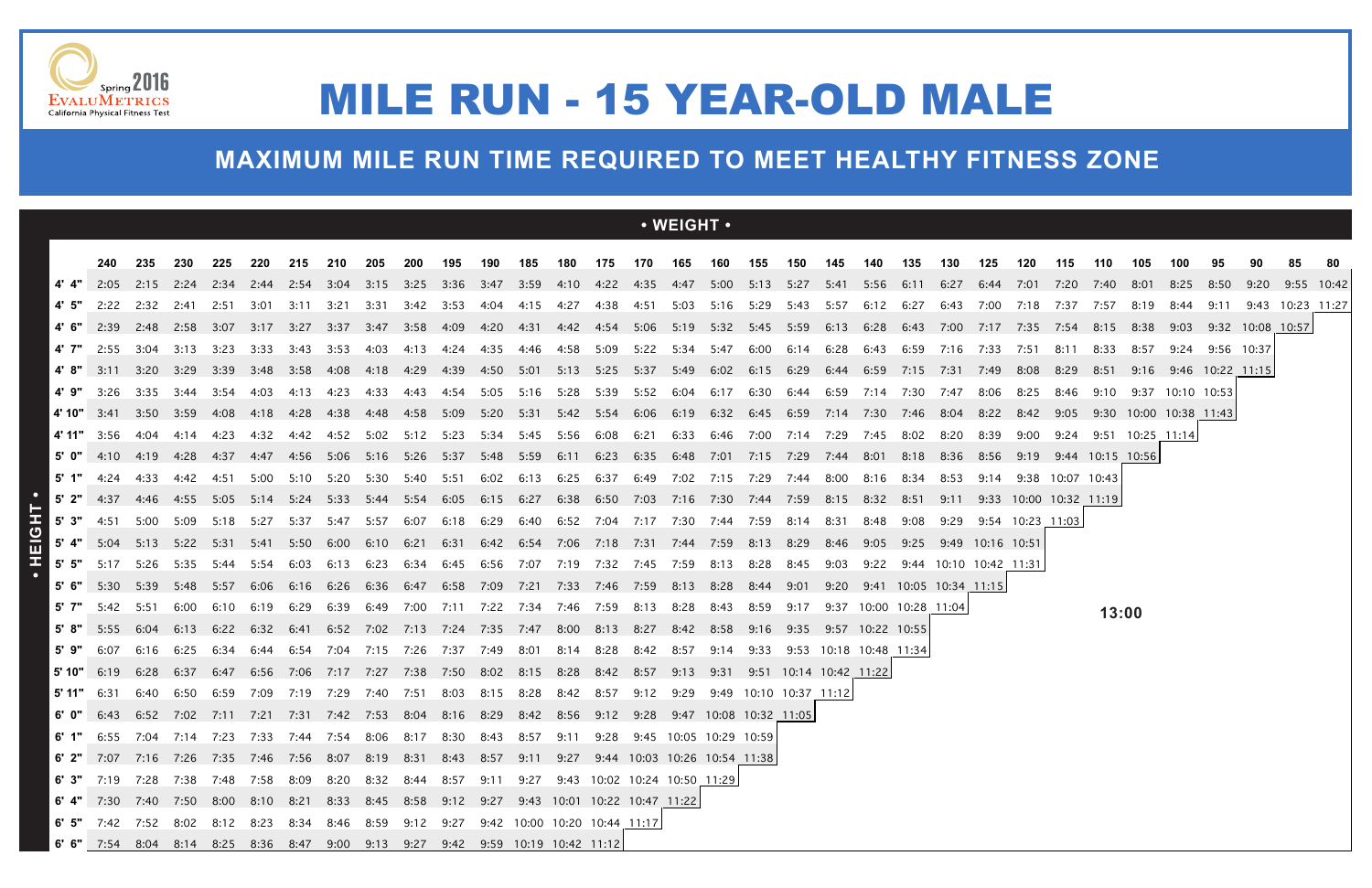|         |                                                                                               |           |      |        |                     |        |                                                                              |           |                |                |           |                          |                  |           |      | $\cdot$ WEIGHT $\cdot$ |                                                                                                                 |      |                             |           |                        |                  |                  |      |                            |      |                            |              |      |                  |                                          |  |
|---------|-----------------------------------------------------------------------------------------------|-----------|------|--------|---------------------|--------|------------------------------------------------------------------------------|-----------|----------------|----------------|-----------|--------------------------|------------------|-----------|------|------------------------|-----------------------------------------------------------------------------------------------------------------|------|-----------------------------|-----------|------------------------|------------------|------------------|------|----------------------------|------|----------------------------|--------------|------|------------------|------------------------------------------|--|
|         |                                                                                               |           |      |        |                     |        |                                                                              |           |                |                |           |                          |                  |           |      |                        |                                                                                                                 |      |                             |           |                        |                  |                  |      |                            |      |                            |              |      |                  |                                          |  |
|         | 240                                                                                           | 235       | 230  | 225    | 220                 | 215    | 210                                                                          | 205       | 200            | 195            | 190       | 185                      | 180              | 175       |      | 170  165               | 160<br>2:13 2:22 2:32 2:42 2:52 3:02 3:13 3:23 3:34 3:45 3:57 4:08 4:20 4:32 4:45 4:58 5:11 5:24 5:39 5:53 6:08 | 155  | 150                         | 145       | 140                    | 135              | 130              | 125  | 120<br>6:58 7:17 7:36 7:57 | 115  | 110                        | 105          | 100  | 95               | 90                                       |  |
| 4' 5"   | 2:30                                                                                          | 2:40 2:49 |      | 2:59   | 3:09                | 3:19   | 3:30                                                                         | 3:40 3:51 |                |                |           |                          |                  |           |      |                        | 4:02 4:13 4:25 4:37 4:49 5:01 5:14 5:27 5:41 5:55 6:10 6:25                                                     |      |                             |           |                        | 6:41             | 6:24 6:41        |      | 6:58 7:15 7:34 7:54 8:16   |      |                            | 8:20<br>8:40 | 8:45 |                  | 9:14 9:48 10:32<br>9:06 9:37 10:16 11:13 |  |
|         | 2:47                                                                                          | 2:56      | 3:06 | 3:16   | 3:26 3:36           |        | 3:46 3:56 4:07                                                               |           |                | 4:18           | 4:29      |                          |                  |           |      |                        | 4:41 4:53 5:05 5:17 5:30 5:43 5:57                                                                              |      | 6:11                        | 6:26 6:41 |                        | 6:58             | 7:14             | 7:32 | 7:52                       | 8:12 | 8:35                       | 9:00         |      | 9:28 10:03 10:49 |                                          |  |
|         | 3:03                                                                                          | 3:13      | 3:22 | 3:32   | 3:42                | 3:52   | 4:02                                                                         | 4:12      | 4:23           | 4:34           | 4:45      | 4:57                     | 5:08             | 5:21      | 5:33 | 5:46                   | 5:59                                                                                                            | 6:13 | 6:27                        | 6:42      | 6:58                   | 7:14             | 7:31             | 7:50 | 8:09                       | 8:31 | 8:54                       | -9:21        |      | 9:52 10:33 11:42 |                                          |  |
|         | 3:19                                                                                          | 3:29      |      |        | 3:38 3:48 3:57 4:07 |        | 4:18  4:28  4:39                                                             |           |                | 4:50           |           |                          |                  |           |      |                        | 5:01 5:12 5:24 5:36 5:49 6:01 6:15 6:29 6:43 6:58 7:14 7:31                                                     |      |                             |           |                        |                  | 7:48             | 8:07 | 8:27                       |      | 8:50 9:15 9:44 10:19 11:11 |              |      |                  |                                          |  |
| 4' 9"   | 3:35                                                                                          | 3:44      | 3:53 | 4:03   | 4:13                | 4:23   | 4:33                                                                         | 4:43      | 4:54           |                |           |                          |                  |           |      |                        | 5:05 5:16 5:27 5:39 5:51 6:04 6:17 6:30 6:44 6:59 7:14 7:30                                                     |      |                             |           |                        | 7:47             | 8:05             | 8:25 | 8:46                       |      | 9:10 9:37 10:09 10:52      |              |      |                  |                                          |  |
|         | 4'10" $3:50$                                                                                  | 3:59      | 4:09 | - 4:18 | 4:28                | - 4:38 |                                                                              |           |                |                |           |                          |                  |           |      |                        | 5:20 5:31 5:42 5:54 6:06 6:19 6:32 6:46 7:00 7:14 7:30 7:46 8:04                                                |      |                             |           |                        |                  | 8:22             | 8:43 |                            |      | 9:05 9:30 10:00 10:38      |              |      |                  |                                          |  |
| 4' 11"  | 4:05                                                                                          | 4:14      | 4:23 | 4:33   | 4:43                | 4:52   | 5:03                                                                         |           | 5:13 5:23      | 5:34           | 5:46 5:57 |                          | 6:09             |           |      |                        | 6:21 6:34 6:47 7:01 7:15 7:30                                                                                   |      |                             | 7:46 8:03 |                        | 8:21             | 8:40             | 9:01 |                            |      | 9:25 9:53 10:27 11:17      |              |      |                  |                                          |  |
|         | 4:19                                                                                          | 4:29      | 4:38 | - 4:47 | 4:57                | 5:07   | 5:17                                                                         | 5:27      | 5:38           | 5:49           |           | 6:00 6:12 6:24 6:36 6:49 |                  |           |      |                        | 7:02 7:16 7:30                                                                                                  |      |                             |           | 8:19                   | 8:38             | 8:58             | 9:21 |                            |      | 9:47 10:18 11:00           |              |      |                  |                                          |  |
| 5' 1"   | 4:34                                                                                          | 4:43      | 4:52 | 5:02   | 5:11                | 5:21   | 5:31                                                                         |           | 5:42 5:52      | 6:03           |           | 6:14 6:26                |                  |           |      |                        | 6:38  6:51  7:03  7:17  7:31  7:46                                                                              |      | 8:02 8:18                   |           | 8:36                   | 8:56             | 9:17             |      | 9:42 10:11 10:48           |      |                            |              |      |                  |                                          |  |
|         | $5'$ 2" $4:48$                                                                                | 4:57 5:06 |      |        |                     |        | 5:15 5:25 5:35 5:45 5:56 6:06                                                |           |                | 6:17           |           |                          |                  |           |      |                        | 6:29 6:40 6:52 7:05 7:18 7:32 7:46 8:01 8:18 8:35                                                               |      |                             |           | 8:54                   | 9:14             |                  |      | 9:37 10:04 10:38 11:31     |      |                            |              |      |                  |                                          |  |
| 5' 3"   | 5:02 5:11 5:20 5:29 5:39                                                                      |           |      |        |                     |        | 5:49 5:59                                                                    | 6:09      | 6:20           | 6:31           |           |                          |                  |           |      |                        | 6:43 6:54 7:07 7:20 7:33 7:47 8:02 8:17                                                                         |      | 8:34                        | 8:52      | 9:12                   | 9:34             | 9:59 10:30 11:14 |      |                            |      |                            |              |      |                  |                                          |  |
|         | 5:15                                                                                          | 5:24      | 5:33 | - 5:43 | 5:52                | 6:02   | 6:13                                                                         | 6:23      | 6:34           | 6:45           | 6:57      | 7:09                     |                  |           |      |                        | 7:21 7:34 7:48 8:02 8:17 8:33                                                                                   |      | 8:51                        | 9:10      | 9:31                   |                  | 9:55 10:23 11:02 |      |                            |      |                            |              |      |                  |                                          |  |
| $5'$ 5" | 5:28                                                                                          | 5:37      | 5:47 | 5:56   | 6:06                | 6:16   | 6:26                                                                         | 6:37      | 6:48           | 6:59           | 7:11      | 7:23                     | 7:35             | 7:49      | 8:02 | 8:17                   | 8:33                                                                                                            | 8:50 | 9:08                        | 9:28      |                        | 9:51 10:18 10:53 |                  |      |                            |      |                            |              |      |                  |                                          |  |
| 5'6"    | 5:42                                                                                          | 5:51      | 6:00 | 6:09   | 6:19 6:29           |        | 6:40    6:50    7:01    7:13    7:24    7:37    7:50    8:03    8:18    8:33 |           |                |                |           |                          |                  |           |      |                        | 8:49  9:07  9:26  9:48  10:13  10:45  11:35                                                                     |      |                             |           |                        |                  |                  |      |                            |      |                            |              |      |                  |                                          |  |
| 5' 7"   | 5:54                                                                                          | 6:04      | 6:13 | 6:22   | 6:32                | 6:42   |                                                                              |           | 6:53 7:04 7:15 | 7:26           | 7:38      | 7:51                     | 8:04             | 8:18 8:33 |      | 8:49                   | 9:06                                                                                                            | 9:24 |                             |           | 9:45 10:09 10:39 11:22 |                  |                  |      |                            |      |                            |              |      |                  |                                          |  |
| 5'8"    | 6:07                                                                                          | 6:16      | 6:26 |        | 6:35 6:45 6:56      |        | 7:06 7:17 7:28                                                               |           |                | 7:40 7:52 8:05 |           |                          | 8:19             | 8:33 8:48 |      | 9:05                   |                                                                                                                 |      | 9:23 9:43 10:06 10:34 11:12 |           |                        |                  |                  |      |                            |      | 13:00                      |              |      |                  |                                          |  |
| 5' 9"   | 6:20                                                                                          | 6:29      | 6:39 | 6:48   | 6:58                | 7:09   | 7:19                                                                         |           | 7:30 7:42 7:54 |                | 8:06 8:20 |                          | 8:34             | 8:49      | 9:05 | 9:22                   | 9:41 10:03 10:30 11:04                                                                                          |      |                             |           |                        |                  |                  |      |                            |      |                            |              |      |                  |                                          |  |
|         | $5'10''$ 6:33                                                                                 | 6:42 6:51 |      | 7:01   | 7:11                |        | 7:22 7:33 7:44 7:56 8:08 8:21                                                |           |                |                |           | 8:34                     | 8:49  9:04  9:21 |           |      |                        | 9:40 10:01 10:26 10:58                                                                                          |      |                             |           |                        |                  |                  |      |                            |      |                            |              |      |                  |                                          |  |
|         | <b>5' 11"</b> 6:45 6:54 7:04 7:14 7:24 7:35 7:46 7:57 8:09 8:22 8:35 8:49 9:05 9:21 9:39      |           |      |        |                     |        |                                                                              |           |                |                |           |                          |                  |           |      |                        | 9:59 10:23 10:53 11:42                                                                                          |      |                             |           |                        |                  |                  |      |                            |      |                            |              |      |                  |                                          |  |
|         |                                                                                               |           |      |        |                     |        |                                                                              |           |                |                |           |                          |                  |           |      |                        | 6' 0" 6:58 7:07 7:17 7:27 7:37 7:48 7:59 8:11 8:23 8:36 8:50 9:05 9:21 9:38 9:58 10:21 10:49 11:32              |      |                             |           |                        |                  |                  |      |                            |      |                            |              |      |                  |                                          |  |
|         | 6' 1" 7:10 7:19 7:29 7:40 7:50 8:01 8:13 8:25 8:38 8:51 9:05 9:21 9:38 9:57 10:19 10:46 11:24 |           |      |        |                     |        |                                                                              |           |                |                |           |                          |                  |           |      |                        |                                                                                                                 |      |                             |           |                        |                  |                  |      |                            |      |                            |              |      |                  |                                          |  |
|         | 6' 2" 7:22 7:32 7:42 7:52 8:03 8:15 8:26 8:39 8:52 9:06 9:21 9:38 9:56 10:18 10:43 11:19      |           |      |        |                     |        |                                                                              |           |                |                |           |                          |                  |           |      |                        |                                                                                                                 |      |                             |           |                        |                  |                  |      |                            |      |                            |              |      |                  |                                          |  |
|         | 6' 3" 7:35 7:45 7:55 8:05 8:16 8:28 8:40 8:53 9:07 9:22 9:38 9:56 10:17 10:41 11:15           |           |      |        |                     |        |                                                                              |           |                |                |           |                          |                  |           |      |                        |                                                                                                                 |      |                             |           |                        |                  |                  |      |                            |      |                            |              |      |                  |                                          |  |
|         | 6' 4" 7:47 7:57 8:08 8:18 8:30 8:42 8:55 9:08 9:23 9:38 9:56 10:16 10:40 11:11                |           |      |        |                     |        |                                                                              |           |                |                |           |                          |                  |           |      |                        |                                                                                                                 |      |                             |           |                        |                  |                  |      |                            |      |                            |              |      |                  |                                          |  |
|         | 6' 5" 8:00 8:10 8:21 8:32 8:44 8:56 9:09 9:23 9:39 9:56 10:15 10:38 11:08                     |           |      |        |                     |        |                                                                              |           |                |                |           |                          |                  |           |      |                        |                                                                                                                 |      |                             |           |                        |                  |                  |      |                            |      |                            |              |      |                  |                                          |  |
|         | 6' 6" 8:12 8:23 8:34 8:45 8:58 9:11 9:25 9:40 9:56 10:15 10:38 11:06                          |           |      |        |                     |        |                                                                              |           |                |                |           |                          |                  |           |      |                        |                                                                                                                 |      |                             |           |                        |                  |                  |      |                            |      |                            |              |      |                  |                                          |  |





## MILE RUN - 14 YEAR-OLD MALE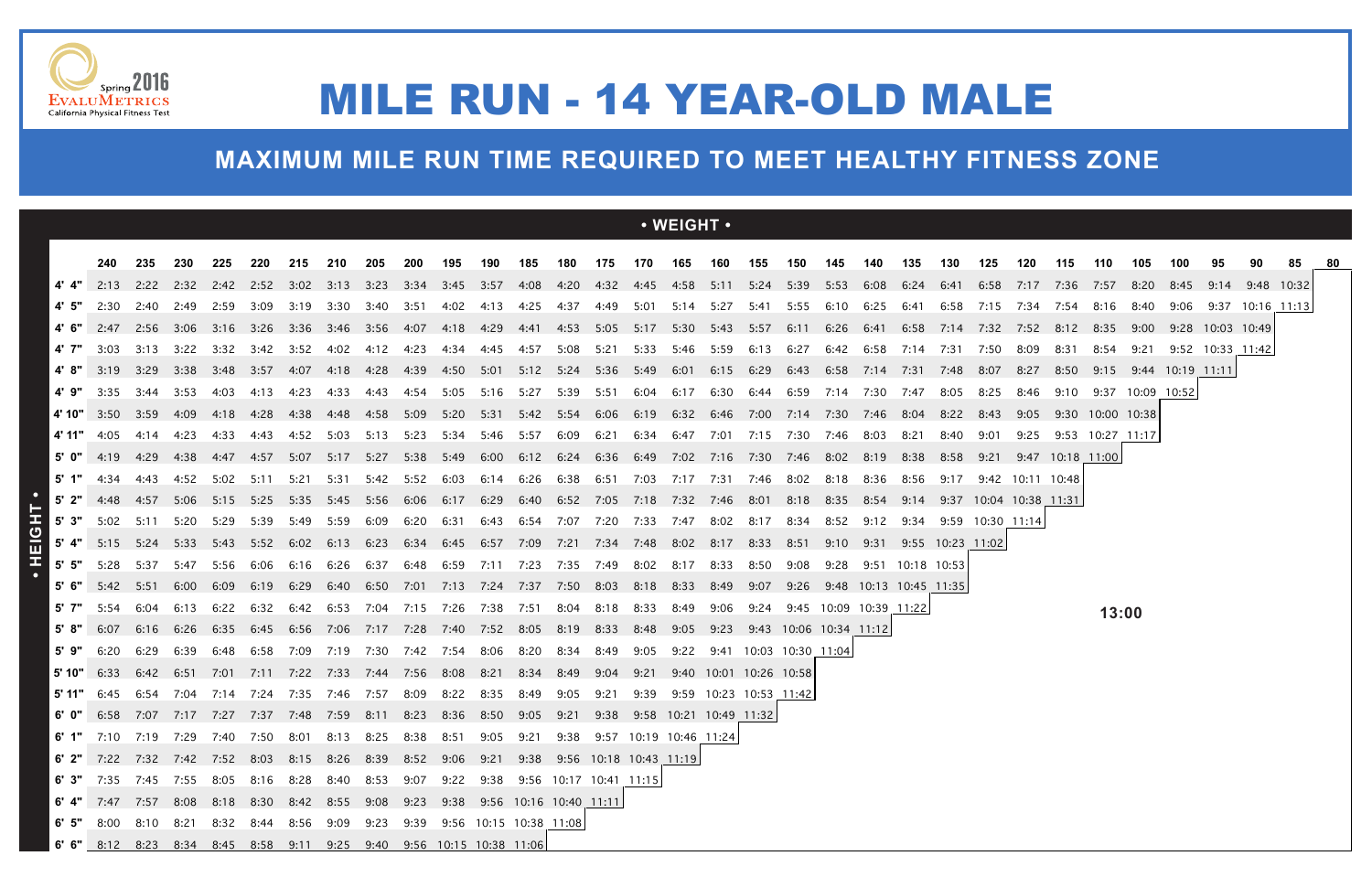|         |                                                                                              |           |                  |           |                |      |                                              |                |                |                                              |                |      |      |                               |         | $\cdot$ WEIGHT $\cdot$                                                                                               |           |      |                        |                       |      |                           |                       |      |                  |                                 |       |                       |                  |    |     |    |
|---------|----------------------------------------------------------------------------------------------|-----------|------------------|-----------|----------------|------|----------------------------------------------|----------------|----------------|----------------------------------------------|----------------|------|------|-------------------------------|---------|----------------------------------------------------------------------------------------------------------------------|-----------|------|------------------------|-----------------------|------|---------------------------|-----------------------|------|------------------|---------------------------------|-------|-----------------------|------------------|----|-----|----|
|         | 230                                                                                          | 225       | 220              | 215       | 210            | -205 | 200                                          | 195            | 190            | 185                                          | 180            | 175  | 170  | 165                           | 160 155 |                                                                                                                      | 150       | 145  | 140                    | 135                   | 130  | 125                       | 120                   | 115  | 110              | 105                             | 100   | 95                    |                  | 80 | 75. | 70 |
|         | 2:07                                                                                         | 2:17 2:27 |                  |           | 2:38 2:49 3:00 |      |                                              |                |                |                                              |                |      |      |                               |         | 3:11 3:22 3:34 3:46 3:58 4:11 4:24 4:37 4:51 5:05 5:20 5:35 5:50 6:07 6:24                                           |           |      |                        |                       |      | 6:42 7:01                 |                       | 7:21 |                  | 7:42 8:06                       | -8:31 | 9:00                  | 9:34 10:17 11:27 |    |     |    |
|         | 2:25                                                                                         | 2:35 2:46 |                  |           |                |      | 2:56 3:07 3:18 3:29                          |                | 3:40 3:52 4:04 |                                              | 4:16 4:29      |      |      |                               |         | 4:42  4:55  5:08  5:23  5:37  5:52  6:08  6:25  6:42  7:00                                                           |           |      |                        |                       |      |                           | 7:19 7:40             |      |                  | 8:02 8:26 8:53 9:25 10:03 10:56 |       |                       |                  |    |     |    |
|         | 4' 4" 2:43 2:53 3:03                                                                         |           |                  |           |                |      | 3:14 3:24 3:35 3:46 3:58 4:09                |                |                |                                              |                |      |      |                               |         | 4:21 4:33 4:46 4:59 5:12 5:26 5:40 5:55 6:10 6:26 6:42 7:00                                                          |           |      |                        |                       |      | 7:18                      | 7:38                  | 7:59 |                  | 8:22 8:48 9:17 9:51 10:36       |       |                       |                  |    |     |    |
|         | 3:00                                                                                         | 3:10      | -3:21            | -3:31     | 3:42           | 3:52 | 4:03                                         | 4:15 4:26      |                | 4:38                                         | 4:50 5:03      |      |      | 5:16 5:29 5:43                |         | 5:57                                                                                                                 | 6:12 6:27 |      | 6:43                   | 7:00                  | 7:18 | 7:37                      | 7:57                  | 8:19 | 8:43             |                                 |       | 9:10 9:42 10:22 11:24 |                  |    |     |    |
|         | 3:17                                                                                         | 3:27      | 3:37             |           | 3:48 3:58 4:09 |      | 4:20                                         | 4:31 4:43      |                | 4:55                                         | 5:07 5:19      |      |      | 5:32 5:46 5:59                |         |                                                                                                                      |           |      |                        | 7:00 7:18             | 7:36 | 7:55                      | 8:16 8:39             |      |                  | 9:05 9:34 10:10 11:00           |       |                       |                  |    |     |    |
|         | 3:34                                                                                         | 3:44 3:54 |                  | -4:04     | 4:15           | 4:25 |                                              |                |                | 5:11                                         | 5:23           | 5:36 |      |                               |         | 5:49 6:02 6:16 6:30 6:45 7:01                                                                                        |           |      | 7:18 7:35              |                       | 7:54 | - 8:14                    | 8:36                  | 9:00 |                  | 9:27 10:00 10:43                |       |                       |                  |    |     |    |
|         | 3:50                                                                                         |           | 4:00  4:10  4:20 |           |                |      |                                              |                |                |                                              |                |      |      |                               |         | 4:31 4:41 4:52 5:04 5:15 5:27 5:39 5:52 6:05 6:18 6:32 6:47 7:02 7:18 7:35 7:53 8:12 8:33 8:56 9:22 9:52 10:31 11:33 |           |      |                        |                       |      |                           |                       |      |                  |                                 |       |                       |                  |    |     |    |
| 4'9"    | 4:06                                                                                         | 4:16      | 4:26             | 4:36      | 4:46           | 4:57 | 5:08                                         | 5:19           | 5:31           |                                              | 5:43 5:55 6:08 |      |      | 6:21 6:34 6:49                |         | 7:03                                                                                                                 | 7:19 7:35 |      | 7:53                   | 8:11                  | 8:31 | 8:53                      | 9:18                  |      | 9:46 10:21 11:11 |                                 |       |                       |                  |    |     |    |
|         | <b>4' 10"</b> 4:22                                                                           |           |                  | 4:51      |                |      |                                              |                |                |                                              |                |      |      |                               |         | 5:02 5:13 5:24 5:35 5:46 5:58 6:11 6:23 6:37 6:50 7:05 7:20 7:36 7:52 8:10 8:29                                      |           |      |                        |                       | 8:50 |                           | 9:14 9:40 10:12 10:56 |      |                  |                                 |       |                       |                  |    |     |    |
| 4' 11"  | 4:37                                                                                         | 4:46      | 4:56             | 5:07      | 5:17 5:28      |      | 5:39                                         | 5:50           | 6:02           | 6:14                                         | 6:26           | 6:39 |      |                               |         | 6:52 7:06 7:21 7:36 7:53 8:10                                                                                        |           |      | 8:28                   | 8:48                  | 9:11 |                           | 9:36 10:06 10:44      |      |                  |                                 |       |                       |                  |    |     |    |
|         |                                                                                              |           |                  |           |                |      |                                              |                |                |                                              |                |      |      |                               |         | 5' 0" 4:52 5:01 5:11 5:22 5:32 5:43 5:54 6:05 6:17 6:29 6:42 6:55 7:08 7:22 7:37 7:53 8:10 8:28                      |           |      | 8:47                   | 9:08                  |      | 9:32 10:00 10:35 11:30    |                       |      |                  |                                 |       |                       |                  |    |     |    |
| 5' 1"   | 5:06 5:16 5:26                                                                               |           |                  | 5:36      | 5:47           | 5:58 | 6:09                                         |                | 6:20 6:32      |                                              |                |      |      |                               |         | 6:44 6:57 7:10 7:24 7:38 7:54 8:10 8:27                                                                              |           | 8:46 | 9:06                   |                       |      | $9:29$ $9:55$ 10:28 11:14 |                       |      |                  |                                 |       |                       |                  |    |     |    |
|         | 5' 2" 5:21 5:31 5:41                                                                         |           |                  | - 5:51    | 6:01           |      | 6:12 6:23 6:35 6:47                          |                |                |                                              |                |      |      | 6:59 7:12 7:26 7:40 7:54 8:10 |         | 8:27 8:45 9:05                                                                                                       |           |      |                        | 9:26 9:51 10:22 11:02 |      |                           |                       |      |                  |                                 |       |                       |                  |    |     |    |
| $5'$ 3" | 5:35                                                                                         | 5:45 5:55 |                  | 6:05      | 6:16           | 6:27 |                                              |                |                | 6:38 6:50 7:02 7:14 7:27 7:41 7:56 8:11 8:27 |                |      |      |                               |         | 8:45                                                                                                                 | 9:03      |      |                        | 9:24 9:48 10:17 10:54 |      |                           |                       |      |                  |                                 |       |                       |                  |    |     |    |
|         | 5:49                                                                                         | 5:59      | 6:09             | 6:19      | 6:30           | 6:41 | 6:53                                         | 7:04           | 7:17           | 7:29                                         | 7:43           | 7:57 |      |                               | 8:44    | 9:03                                                                                                                 | 9:23      |      | 9:46 10:13 10:47       |                       |      |                           |                       |      |                  |                                 |       |                       |                  |    |     |    |
|         | 6:03                                                                                         | 6:13      | 6:23             | 6:34      | 6:44           | 6:55 |                                              | 7:07 7:19 7:32 |                | 7:45  7:58                                   |                | 8:13 | 8:28 | 8:44                          | 9:02    | 9:22                                                                                                                 |           |      | 9:44 10:09 10:41 11:29 |                       |      |                           |                       |      |                  |                                 | 13:00 |                       |                  |    |     |    |
|         | 6:17                                                                                         | 6:27      | 6:37             |           |                |      | 6:48 6:58 7:10 7:22 7:34 7:46 8:00 8:14 8:29 |                |                |                                              |                |      |      |                               |         | 8:45 9:02 9:21 9:42 10:07 10:36 11:19                                                                                |           |      |                        |                       |      |                           |                       |      |                  |                                 |       |                       |                  |    |     |    |
| 5' 7"   | 6:30                                                                                         | 6:40      | 6:51             | 7:02      | 7:13           |      | 7:24 7:36 7:49                               |                | 8:02           | 8:15                                         | 8:30           | 8:45 | 9:02 | 9:21                          |         | 9:41 10:04 10:33 11:12                                                                                               |           |      |                        |                       |      |                           |                       |      |                  |                                 |       |                       |                  |    |     |    |
| 5'8"    | 6:44                                                                                         | 6:54 7:05 |                  | 7:16 7:27 |                | 7:38 | 7:51 8:03 8:17                               |                |                | 8:31                                         | 8:46 9:03      |      |      |                               |         | 9:20 9:40 10:03 10:30 11:06                                                                                          |           |      |                        |                       |      |                           |                       |      |                  |                                 |       |                       |                  |    |     |    |
| 5'9"    | 6:58<br>5' 10" 7:11 7:21 7:32 7:44 7:55 8:08 8:20 8:34 8:49 9:04 9:21 9:40 10:01 10:25 10:57 |           | 7:08 7:18 7:30   |           | 7:41           | 7:53 | 8:05                                         | 8:19           | 8:33           | 8:47                                         | 9:03 9:21      |      |      | 9:40 10:01 10:27 11:01        |         |                                                                                                                      |           |      |                        |                       |      |                           |                       |      |                  |                                 |       |                       |                  |    |     |    |
|         | 5' 11" 7:25 7:35 7:46 7:58 8:10 8:22 8:36 8:50 9:05 9:22 9:40 10:00 10:24 10:54              |           |                  |           |                |      |                                              |                |                |                                              |                |      |      |                               |         |                                                                                                                      |           |      |                        |                       |      |                           |                       |      |                  |                                 |       |                       |                  |    |     |    |
|         | 6' 0" 7:38 7:49 8:00 8:12 8:24 8:38 8:51 9:06 9:22 9:40 10:00 10:23 10:52 11:38              |           |                  |           |                |      |                                              |                |                |                                              |                |      |      |                               |         |                                                                                                                      |           |      |                        |                       |      |                           |                       |      |                  |                                 |       |                       |                  |    |     |    |
|         | 6' 1" 7:52 8:03 8:14 8:27 8:39 8:53 9:08 9:23 9:41 10:00 10:23 10:51 11:33                   |           |                  |           |                |      |                                              |                |                |                                              |                |      |      |                               |         |                                                                                                                      |           |      |                        |                       |      |                           |                       |      |                  |                                 |       |                       |                  |    |     |    |
|         | 6' 2" 8:06 8:17 8:29 8:42 8:55 9:09 9:25 9:42 10:01 10:23 10:50 11:29                        |           |                  |           |                |      |                                              |                |                |                                              |                |      |      |                               |         |                                                                                                                      |           |      |                        |                       |      |                           |                       |      |                  |                                 |       |                       |                  |    |     |    |
|         | 6' 3" 8:19 8:31 8:44 8:57 9:11 9:26 9:43 10:01 10:23 10:49 11:27                             |           |                  |           |                |      |                                              |                |                |                                              |                |      |      |                               |         |                                                                                                                      |           |      |                        |                       |      |                           |                       |      |                  |                                 |       |                       |                  |    |     |    |
|         | 6' 4" 8:34 8:46 8:59 9:13 9:28 9:44 10:02 10:23 10:49 11:25                                  |           |                  |           |                |      |                                              |                |                |                                              |                |      |      |                               |         |                                                                                                                      |           |      |                        |                       |      |                           |                       |      |                  |                                 |       |                       |                  |    |     |    |





## MILE RUN - 13 YEAR-OLD MALE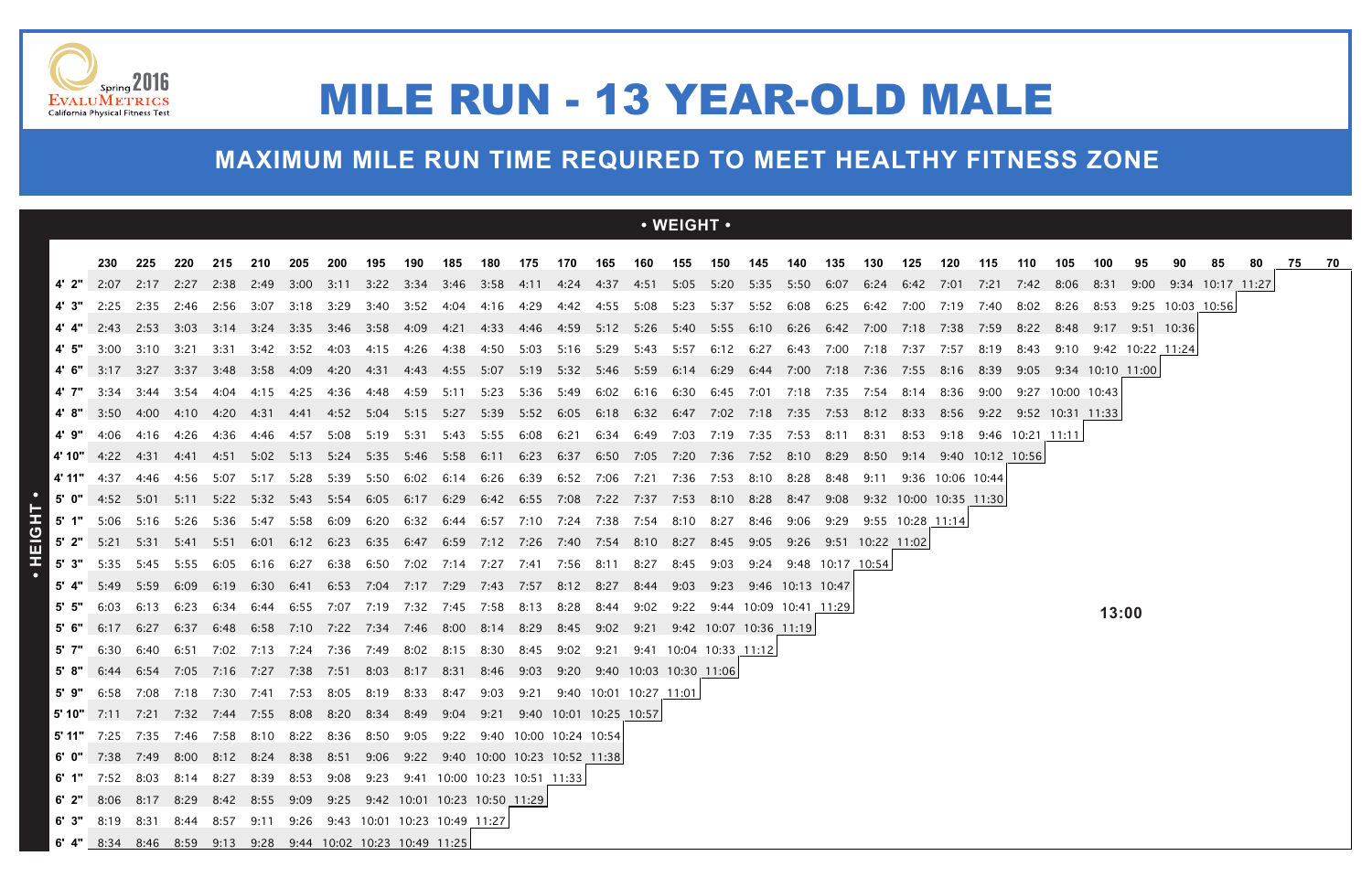|         |                                                                                            |                |                |                |                   |      |                                                                                      |      |      |                                                                      |            |                                 |      |                |              | $\cdot$ WEIGHT $\cdot$        |                                 |      |           |                                      |                  |      |                          |      |                  |                  |                  |                           |    |    |    |       |  |
|---------|--------------------------------------------------------------------------------------------|----------------|----------------|----------------|-------------------|------|--------------------------------------------------------------------------------------|------|------|----------------------------------------------------------------------|------------|---------------------------------|------|----------------|--------------|-------------------------------|---------------------------------|------|-----------|--------------------------------------|------------------|------|--------------------------|------|------------------|------------------|------------------|---------------------------|----|----|----|-------|--|
|         | 230                                                                                        | 225            | 220            | 215            | 210               | 205  | 200                                                                                  | 195  | 190  | 185                                                                  | 180        | 175                             | 170  | 165            | 160          | 155                           | 150                             | 145  | 140       | 135                                  | 130              | 125  | 120                      | 115  | 110              | 105              | 100              | 95                        | 90 | 85 | 80 | 75 70 |  |
| 4' 2"   |                                                                                            | 2:12 2:22 2:33 |                |                |                   |      | 2:43 2:54 3:05 3:17 3:28 3:40 3:52 4:05 4:17 4:31 4:44 4:58 5:12 5:27 5:42 5:58 6:15 |      |      |                                                                      |            |                                 |      |                |              |                               |                                 |      |           |                                      | 6:33             |      | 6:51 7:10 7:31 7:54 8:18 |      |                  |                  | 8:45             | 9:16 9:54 10:45           |    |    |    |       |  |
| 4' 3"   | 2:30                                                                                       | 2:41           | 2:51           | 3:02           | 3:12              | 3:23 | 3:35                                                                                 | 3:46 | 3:58 | 4:10                                                                 | 4:23       | 4:35                            | 4:48 | 5:02           | 5:16         | 5:30                          | 5:45                            | 6:00 | 6:17      | 6:33                                 | 6:51             |      | 7:30                     | 7:51 |                  |                  | 9:09             | 9:43 10:27                |    |    |    |       |  |
|         |                                                                                            | 2:48 2:59 3:09 |                | 3:19           |                   |      | 3:30 3:41 3:52 4:04                                                                  |      |      | 4:16 4:28 4:40 4:53 5:06 5:19 5:33 5:48 6:03 6:18 6:35 6:52 7:10     |            |                                 |      |                |              |                               |                                 |      |           |                                      |                  | 7:29 | 7:49                     | 8:11 | 8:36             |                  |                  | $9:03$ $9:34$ 10:14 11:12 |    |    |    |       |  |
| 4'5"    | 3:06                                                                                       | 3:16           | 3:26           | 3:37           | 3:48              | 3:59 | 4:10   4:21                                                                          |      | 4:33 |                                                                      |            | 4:45 4:57 5:10 5:23 5:37 5:51   |      |                |              |                               | 6:05 6:20 6:36 6:52 7:10        |      |           |                                      | 7:28             | 7:48 | 8:09                     | 8:32 | 8:58             |                  | 9:27 10:03 10:51 |                           |    |    |    |       |  |
| 4'6"    | 3:23 3:33                                                                                  |                | 3:43 3:54 4:05 |                |                   |      | 4:15 4:27 4:38                                                                       |      |      | 4:50 5:02 5:14 5:27 5:40 5:54 6:08 6:22 6:38 6:54 7:10 7:28          |            |                                 |      |                |              |                               |                                 |      |           |                                      | 7:47             | 8:07 | 8:29                     | 8:54 |                  | 9:21 9:54 10:36  |                  |                           |    |    |    |       |  |
|         | 4' 7" $3:40$                                                                               | 3:50           | 4:00           | 4:11           | 4:21              |      | 4:32 4:43 4:55 5:06                                                                  |      |      | 5:18 5:31 5:44 5:57 6:10 6:25 6:39 6:55 7:11 7:28                    |            |                                 |      |                |              |                               |                                 |      |           | 7:46                                 | 8:06             | 8:27 | 8:50                     | 9:16 |                  | 9:46 10:24 11:23 |                  |                           |    |    |    |       |  |
| 4' 8"   | 3:56 4:06                                                                                  |                | 4:16           | 4:27           | 4:37              | 4:48 | 4:59 5:11 5:23                                                                       |      |      | 5:35 5:47                                                            |            |                                 |      | 6:00 6:13 6:27 |              |                               | 6:41 6:56 7:12 7:29             |      | 7:46 8:05 |                                      | 8:25             | 8:47 | 9:12 9:40 10:15 11:04    |      |                  |                  |                  |                           |    |    |    |       |  |
| 4' 9"   | 4:12                                                                                       | 4:22           | 4:32           | 4:43           | 4:53              | 5:04 | 5:15                                                                                 | 5:27 | 5:39 | 5:51                                                                 | 6:03       |                                 |      |                |              | 6:16 6:30 6:44 6:58 7:13 7:29 |                                 | 7:46 | 8:04      | 8:24                                 | 8:45             | 9:09 |                          |      | 9:35 10:07 10:50 |                  |                  |                           |    |    |    |       |  |
|         | <b>4'10"</b> 4:28 4:38                                                                     |                |                |                |                   |      | 5:20 5:31 5:43 5:54                                                                  |      |      | 6:07 6:19 6:32 6:46 7:00 7:15 7:30 7:47 8:04                         |            |                                 |      |                |              |                               |                                 |      | 8:23      | 8:43                                 | 9:06             |      | 9:31 10:01 10:39         |      |                  |                  |                  |                           |    |    |    |       |  |
|         | 4'11" 4:43                                                                                 | 4:53           |                |                |                   |      | 5:04 5:14 5:25 5:35 5:47 5:58 6:10 6:22 6:35 6:48 7:02 7:16 7:32 7:48 8:04 8:23      |      |      |                                                                      |            |                                 |      |                |              |                               |                                 |      | 8:42 9:04 |                                      | 9:28             |      | 9:56 10:31 11:25         |      |                  |                  |                  |                           |    |    |    |       |  |
|         | 5' $0''$ 4:59 5:09 5:19                                                                    |                |                | 5:29           |                   |      | 5:40 5:51 6:02 6:14                                                                  |      | 6:26 | 6:38    6:51    7:04    7:18    7:33    7:48    8:05    8:22    8:41 |            |                                 |      |                |              |                               |                                 |      |           | $9:02$ $9:25$ $9:52$ $10:24$ $11:10$ |                  |      |                          |      |                  |                  |                  |                           |    |    |    |       |  |
|         | 5' 1" $5:14$ $5:23$                                                                        |                | 5:34           | 5:44           | 5:55              | 6:06 | 6:17                                                                                 | 6:29 | 6:41 |                                                                      | 6:54  7:07 | 7:20 7:35 7:50                  |      |                | 8:06         | 8:23                          | 8:41                            | 9:01 | 9:23      |                                      | 9:48 10:19 11:00 |      |                          |      |                  |                  |                  |                           |    |    |    |       |  |
| $5'$ 2" |                                                                                            | 5:28 5:38      | 5:48           |                | 5:59 6:10         |      | 6:21 6:32 6:44 6:56 7:09 7:22 7:36 7:51 8:06 8:23                                    |      |      |                                                                      |            |                                 |      |                |              |                               | 8:41 9:00 9:21 9:45 10:14 10:51 |      |           |                                      |                  |      |                          |      |                  |                  |                  |                           |    |    |    |       |  |
|         | 5' 3" $5:43$ $5:53$<br>$5'$ 4" $5:57$                                                      | 6:07           | 6:03           | 6:14           | 6:24              |      | 6:36 6:47 6:59 7:12 7:25 7:38                                                        |      |      |                                                                      |            | 7:53                            | 8:08 | 8:24           | 8:41         | 8:59                          | 9:20                            |      |           |                                      |                  |      |                          |      |                  |                  |                  |                           |    |    |    |       |  |
| 5 5 5   | 6:11                                                                                       | 6:21           | 6:18<br>6:32   | 6:43           | 6:28 6:39<br>6:54 |      | 6:50 7:02 7:14 7:27 7:40 7:54 8:09 8:25 8:41<br>7:05 7:17 7:30                       |      |      | 7:43 7:56 8:10                                                       |            | 8:26                            |      | 8:42 8:59      | 8:59<br>9:19 | 9:19                          | 9:40 10:05 10:35 11:19          |      |           |                                      |                  |      |                          |      |                  |                  |                  |                           |    |    |    |       |  |
| 5' 6"   | 6:25                                                                                       | 6:36           | 6:46           | 6:57           | 7:08              |      | 7:20 7:32 7:45 7:58                                                                  |      |      | 8:12 8:27                                                            |            | 8:43                            | 9:00 |                |              |                               | 9:18 9:39 10:03 10:32 11:12     |      |           |                                      |                  |      |                          |      |                  |                  | 13:00            |                           |    |    |    |       |  |
| 5' 7"   | 6:39                                                                                       | 6:50           |                | 7:00 7:11 7:23 |                   |      | 7:35 7:47 8:00                                                                       |      | 8:14 | 8:28                                                                 | 8:44       | 9:00                            | 9:19 |                |              | 9:39 10:02 10:29 11:07        |                                 |      |           |                                      |                  |      |                          |      |                  |                  |                  |                           |    |    |    |       |  |
| 5 8 "   |                                                                                            |                |                |                |                   |      | 6:53 7:04 7:15 7:26 7:38 7:50 8:02 8:16 8:30                                         |      |      | 8:45 9:01                                                            |            | 9:19  9:39  10:01  10:27  11:02 |      |                |              |                               |                                 |      |           |                                      |                  |      |                          |      |                  |                  |                  |                           |    |    |    |       |  |
|         | <b>5' 9"</b> 7:07 7:18 7:29 7:40 7:52 8:05 8:18 8:32 8:47 9:02 9:20 9:39 10:00 10:26 10:59 |                |                |                |                   |      |                                                                                      |      |      |                                                                      |            |                                 |      |                |              |                               |                                 |      |           |                                      |                  |      |                          |      |                  |                  |                  |                           |    |    |    |       |  |
|         | 5' 10" 7:21 7:32 7:43 7:55 8:07 8:20 8:34 8:48 9:04 9:21 9:39 10:00 10:25 10:57            |                |                |                |                   |      |                                                                                      |      |      |                                                                      |            |                                 |      |                |              |                               |                                 |      |           |                                      |                  |      |                          |      |                  |                  |                  |                           |    |    |    |       |  |
|         | 5' 11" 7:35 7:46 7:58 8:10 8:22 8:36 8:50 9:05 9:22 9:40 10:00 10:24 10:55                 |                |                |                |                   |      |                                                                                      |      |      |                                                                      |            |                                 |      |                |              |                               |                                 |      |           |                                      |                  |      |                          |      |                  |                  |                  |                           |    |    |    |       |  |
|         | 6' 0" 7:49 8:01 8:12 8:25 8:38 8:52 9:07 9:23 9:41 10:01 10:24 10:53 11:40                 |                |                |                |                   |      |                                                                                      |      |      |                                                                      |            |                                 |      |                |              |                               |                                 |      |           |                                      |                  |      |                          |      |                  |                  |                  |                           |    |    |    |       |  |
|         | 6' 1" 8:04 8:15 8:27 8:40 8:54 9:09 9:25 9:42 10:02 10:24 10:53 11:37                      |                |                |                |                   |      |                                                                                      |      |      |                                                                      |            |                                 |      |                |              |                               |                                 |      |           |                                      |                  |      |                          |      |                  |                  |                  |                           |    |    |    |       |  |
|         | 6' 2" 8:18 8:30 8:43 8:56 9:11 9:26 9:43 10:02 10:25 10:53 11:35                           |                |                |                |                   |      |                                                                                      |      |      |                                                                      |            |                                 |      |                |              |                               |                                 |      |           |                                      |                  |      |                          |      |                  |                  |                  |                           |    |    |    |       |  |
|         | 6' 3" 8:33 8:45 8:59 9:13 9:28 9:45 10:04 10:26 10:53 11:33                                |                |                |                |                   |      |                                                                                      |      |      |                                                                      |            |                                 |      |                |              |                               |                                 |      |           |                                      |                  |      |                          |      |                  |                  |                  |                           |    |    |    |       |  |
|         | 6' 4" 8:48 9:01 9:15 9:30 9:47 10:05 10:27 10:53 11:33                                     |                |                |                |                   |      |                                                                                      |      |      |                                                                      |            |                                 |      |                |              |                               |                                 |      |           |                                      |                  |      |                          |      |                  |                  |                  |                           |    |    |    |       |  |





## MILE RUN - 12 YEAR-OLD MALE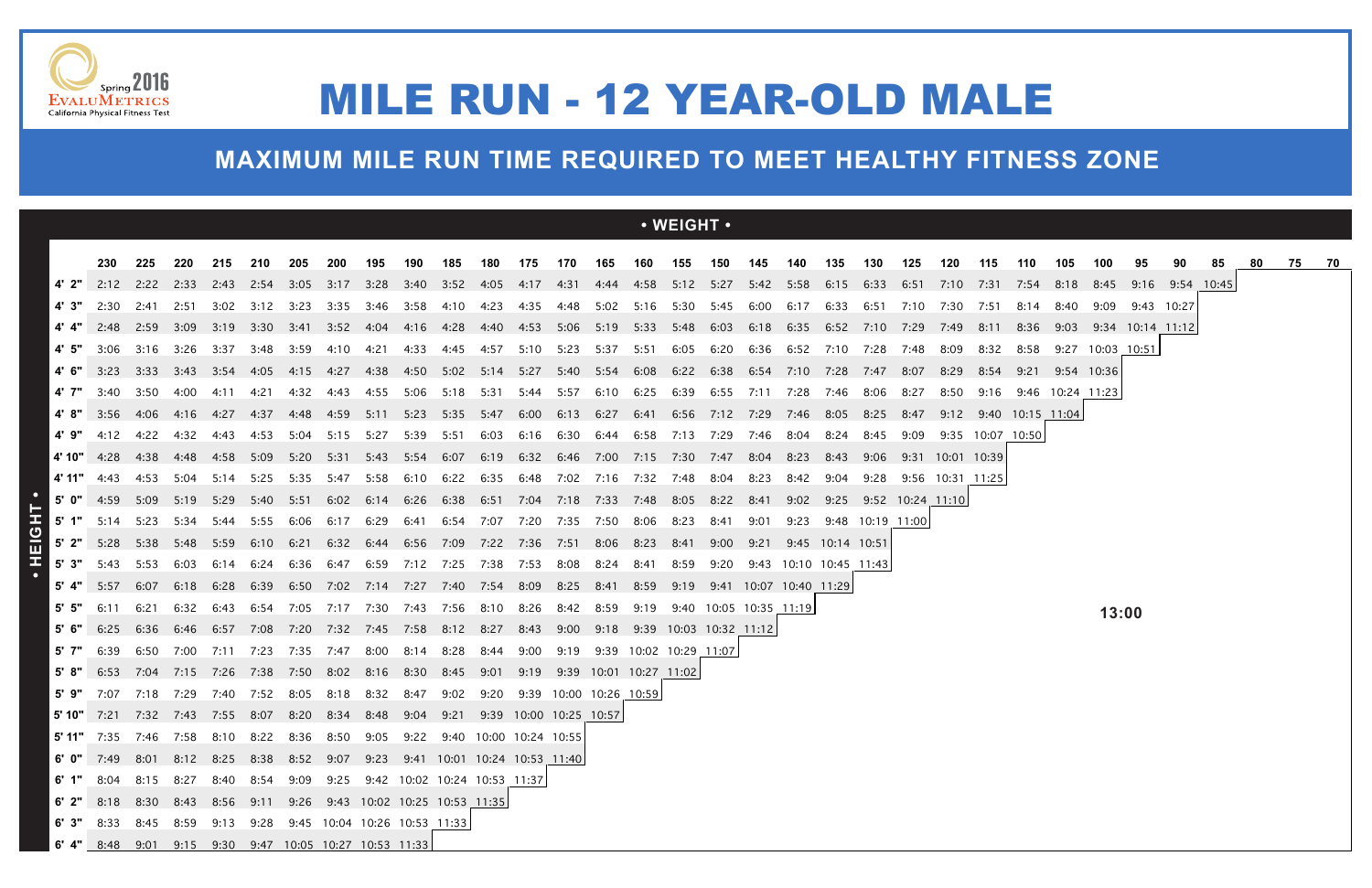|                |                                                                                                                |                        |                |           |                               |       |                                    |           |      |                               |              |                          |                |           |                    | $\cdot$ WEIGHT $\cdot$                                                                         |                       |      |                            |      |                       |      |                            |      |            |                       |       |                  |    |    |    |    |  |
|----------------|----------------------------------------------------------------------------------------------------------------|------------------------|----------------|-----------|-------------------------------|-------|------------------------------------|-----------|------|-------------------------------|--------------|--------------------------|----------------|-----------|--------------------|------------------------------------------------------------------------------------------------|-----------------------|------|----------------------------|------|-----------------------|------|----------------------------|------|------------|-----------------------|-------|------------------|----|----|----|----|--|
|                | 220                                                                                                            | 215                    | 210            | 205       | 200                           | 195   | 190                                | 185       | 180  | 175                           | 170          | 165                      | 160            | 155       |                    | 150 145 140 135                                                                                |                       |      | 130                        | 125  | 120                   | 115  | - 110                      | 105  | 100        | 95                    | 90    | 85               | 80 | 75 | 70 | 65 |  |
|                |                                                                                                                | 1:53 2:04 2:15         |                |           |                               |       |                                    |           |      |                               |              |                          |                |           |                    | 2:26 2:38 2:50 3:02 3:14 3:26 3:39 3:52 4:06 4:20 4:34 4:49 5:04 5:20 5:36 5:53 6:11 6:30 6:50 |                       |      |                            |      |                       |      | 7:11                       | 7:34 | 7:58       | 8:26                  |       | 8:56 9:33 10:19  |    |    |    |    |  |
| 4' 1"          |                                                                                                                | 2:13 2:23 2:34         |                |           | 2:46 2:57 3:09 3:21 3:33 3:45 |       |                                    |           |      | 3:58                          |              |                          |                |           |                    | 4:11 4:25 4:38 4:53 5:07 5:23 5:39 5:55 6:12 6:30                                              |                       |      |                            |      | 6:49                  | 7:10 | 7:31                       | 7:55 | 8:20       | 8:49                  |       | 9:22 10:03 11:03 |    |    |    |    |  |
|                |                                                                                                                | 2:32 2:42 2:53         |                | -3:04     | 3:16 3:27                     |       | 3:39 3:51 4:04                     |           |      |                               |              |                          |                |           |                    | 4:16 4:29 4:43 4:57 5:11 5:26 5:41 5:57 6:13                                                   |                       |      | 6:31                       | 6:49 | 7:09                  | 7:29 | 7:51                       | 8:16 | 8:43       | 9:13 9:50 10:39       |       |                  |    |    |    |    |  |
| 4' 3"          | 2:50                                                                                                           | -3:01                  | 3:11           | - 3:22    | -3:34                         | -3:45 | 3:57                               | 4:09      | 4:21 | 4:34                          | 4:47         | 5:01                     |                | 5:14 5:29 | 5:44               | 5:59                                                                                           | 6:15                  | 6:32 | 6:49                       | 7:08 | 7:28                  | 7:49 | 8:12                       | 8:37 | 9:06       |                       |       | 9:40 10:22 11:35 |    |    |    |    |  |
|                | 3:08                                                                                                           | 3:18 3:29              |                | 3:40 3:51 |                               | 4:03  |                                    |           |      |                               |              |                          |                |           |                    | 4:15 4:27 4:39 4:52 5:05 5:18 5:32 5:46 6:01 6:17 6:33 6:50 7:08 7:27                          |                       |      |                            |      | 7:47                  | 8:09 | 8:33                       |      |            | 9:00 9:31 10:09 11:04 |       |                  |    |    |    |    |  |
|                | 3:25                                                                                                           |                        | 3:36 3:46 3:57 |           | 4:09                          |       | 4:20  4:32  4:44                   |           |      | 4:56 5:09                     |              | 5:22 5:35 5:49 6:04 6:19 |                |           |                    | 6:34 6:51                                                                                      |                       |      | 7:08 7:26                  | 7:46 | 8:07                  | 8:30 | 8:55                       | 9:24 | 9:59 10:45 |                       |       |                  |    |    |    |    |  |
|                | 4' 6" 3:42 3:53 4:03 4:14 4:25 4:37 4:48 5:00 5:13 5:26 5:39 5:52 6:06 6:21 6:36 6:52 7:08 7:26 7:45 8:05 8:27 |                        |                |           |                               |       |                                    |           |      |                               |              |                          |                |           |                    |                                                                                                |                       |      |                            |      |                       |      | 8:51 9:18 9:50 10:31 11:42 |      |            |                       |       |                  |    |    |    |    |  |
| 4' 7"          | 3:59                                                                                                           | 4:09                   | 4:20           | 4:31      |                               |       | 5:05 5:17 5:29                     |           |      | 5:42 5:55 6:09                |              |                          | 6:23 6:38 6:53 |           |                    | 7:09                                                                                           | 7:26                  | 7:44 | 8:04                       | 8:24 | 8:47                  | 9:13 | 9:43 10:20 11:14           |      |            |                       |       |                  |    |    |    |    |  |
| 4'8"           | 4:15 4:26 4:36                                                                                                 |                        |                | 4:47      | 4:58 5:10                     |       |                                    |           |      |                               |              |                          |                |           |                    | 5:21 5:33 5:46 5:58 6:12 6:25 6:40 6:55 7:10 7:27 7:44                                         |                       | 8:03 | 8:23                       | 8:45 | 9:09                  |      | 9:37 10:11 10:57           |      |            |                       |       |                  |    |    |    |    |  |
| 4'9"           | 4:31                                                                                                           | 4:42                   | 4:52           | 5:03      | 5:14                          | 5:25  | 5:37                               | 5:49      | 6:02 | 6:15 6:28 6:42 6:56 7:11 7:27 |              |                          |                |           |                    | 7:44 8:02                                                                                      |                       | 8:21 | 8:42                       | 9:06 | 9:32 10:03 10:44      |      |                            |      |            |                       |       |                  |    |    |    |    |  |
|                | 4'10" 4:47 4:57 5:08 5:19 5:30 5:41 5:53 6:05 6:18                                                             |                        |                |           |                               |       |                                    |           |      |                               |              |                          |                |           |                    | 6:31 6:44 6:58 7:13 7:28 7:45 8:02 8:21                                                        |                       | 8:41 | 9:03                       |      | 9:28 9:57 10:34 11:34 |      |                            |      |            |                       |       |                  |    |    |    |    |  |
| 4' 11"         | 5:02 5:13 5:23                                                                                                 |                        |                |           | 5:34 5:45 5:57                |       | 6:09                               | 6:21 6:33 |      |                               |              |                          |                |           |                    | 6:47 7:00 7:15 7:30 7:45 8:02 8:20 8:39                                                        |                       | 9:01 |                            |      | 9:24 9:52 10:26 11:15 |      |                            |      |            |                       |       |                  |    |    |    |    |  |
|                | 5' 0" $5:17$ $5:28$ $5:38$                                                                                     |                        |                | 5:49      | 6:00                          |       | 6:12 6:24 6:36 6:49                |           |      | 7:02 7:16 7:31 7:46 8:03      |              |                          |                |           | 8:20               | 8:39                                                                                           |                       |      | 8:59 9:22 9:48 10:19 11:02 |      |                       |      |                            |      |            |                       |       |                  |    |    |    |    |  |
| $5'$ 1"        | 5:32                                                                                                           | 5:43                   | 5:53           | 6:04      | 6:16                          | 6:27  | 6:39                               | 6:52 7:05 |      | 7:18                          | 7:33         | 7:47                     | 8:03           | 8:20      | 8:38               | 8:58                                                                                           |                       |      | 9:20 9:44 10:14 10:53      |      |                       |      |                            |      |            |                       |       |                  |    |    |    |    |  |
| 5' 2"          | 5:47                                                                                                           | 5:57                   | 6:08           | 6:19      | 6:31                          |       | 6:42 6:55 7:07 7:20 7:34 7:49 8:04 |           |      |                               |              |                          | 8:21 8:38      |           | 8:57               |                                                                                                | 9:18 9:42 10:10 10:45 |      |                            |      |                       |      |                            |      |            |                       |       |                  |    |    |    |    |  |
| 5' 3"          | 6:02                                                                                                           | 6:12                   | 6:23           | 6:34      | 6:46 6:57                     |       | 7:10  7:23  7:36  7:50  8:05       |           |      |                               |              | 8:21                     | 8:38           | 8:57      | 9:17               |                                                                                                |                       |      | 9:39 10:06 10:39 11:30     |      |                       |      |                            |      |            |                       | 13:00 |                  |    |    |    |    |  |
| 5' 4"<br>5' 5" | 6:16 6:27                                                                                                      |                        | 6:37           |           | 7:15 7:28 7:40 7:54 8:08      |       |                                    |           |      |                               |              |                          |                |           |                    | 6:49 7:00 7:12 7:25 7:38 7:52 8:07 8:22 8:39 8:56 9:16 9:38 10:03 10:34 11:19                  |                       |      |                            |      |                       |      |                            |      |            |                       |       |                  |    |    |    |    |  |
| 5' 6"          | 6:30<br>6:44                                                                                                   | 6:41<br>6:55 7:06 7:18 |                | 6:52 7:03 | 7:30 7:43                     |       | 7:56 8:10 8:24                     |           |      | 8:23<br>8:40                  | 8:39<br>8:57 | 8:57<br>9:15             |                |           |                    | 9:15 9:37 10:01 10:30 11:11<br>$9:36$ $9:59$ $10:27$ $11:04$                                   |                       |      |                            |      |                       |      |                            |      |            |                       |       |                  |    |    |    |    |  |
| 5' 7"          | 6:59                                                                                                           | 7:10                   | 7:21           | 7:33      | 7:45                          | 7:58  | 8:12                               | 8:26      | 8:41 | 8:58                          | 9:15         | 9:35                     |                |           | $9:58$ 10:24 10:59 |                                                                                                |                       |      |                            |      |                       |      |                            |      |            |                       |       |                  |    |    |    |    |  |
|                | 5' 8" 7:13 7:24 7:36 7:48 8:00 8:14 8:28 8:42 8:58 9:16 9:35 9:57 10:22 10:55                                  |                        |                |           |                               |       |                                    |           |      |                               |              |                          |                |           |                    |                                                                                                |                       |      |                            |      |                       |      |                            |      |            |                       |       |                  |    |    |    |    |  |
|                | 5' 9" 7:27 7:38 7:50 8:03 8:16 8:29 8:44 9:00 9:17 9:35 9:56 10:21 10:52                                       |                        |                |           |                               |       |                                    |           |      |                               |              |                          |                |           |                    |                                                                                                |                       |      |                            |      |                       |      |                            |      |            |                       |       |                  |    |    |    |    |  |
|                | 5' 10" 7:41 7:53 8:05 8:18 8:31 8:46 9:01 9:17 9:36 9:56 10:20 10:50 11:37                                     |                        |                |           |                               |       |                                    |           |      |                               |              |                          |                |           |                    |                                                                                                |                       |      |                            |      |                       |      |                            |      |            |                       |       |                  |    |    |    |    |  |
|                | 5' 11" 7:56 8:08 8:20 8:33 8:47 9:02 9:18 9:36 9:56 10:19 10:48 11:32                                          |                        |                |           |                               |       |                                    |           |      |                               |              |                          |                |           |                    |                                                                                                |                       |      |                            |      |                       |      |                            |      |            |                       |       |                  |    |    |    |    |  |
|                | 6' 0" 8:10 8:22 8:35 8:49 9:04 9:20 9:37 9:57 10:19 10:47 11:28                                                |                        |                |           |                               |       |                                    |           |      |                               |              |                          |                |           |                    |                                                                                                |                       |      |                            |      |                       |      |                            |      |            |                       |       |                  |    |    |    |    |  |
|                | 6' 1" 8:25 8:38 8:51 9:06 9:21 9:38 9:57 10:19 10:46 11:25                                                     |                        |                |           |                               |       |                                    |           |      |                               |              |                          |                |           |                    |                                                                                                |                       |      |                            |      |                       |      |                            |      |            |                       |       |                  |    |    |    |    |  |
|                | 6' 2" 8:40 8:53 9:08 9:23 9:40 9:58 10:20 10:46 11:23                                                          |                        |                |           |                               |       |                                    |           |      |                               |              |                          |                |           |                    |                                                                                                |                       |      |                            |      |                       |      |                            |      |            |                       |       |                  |    |    |    |    |  |





# MILE RUN - 11 YEAR-OLD MALE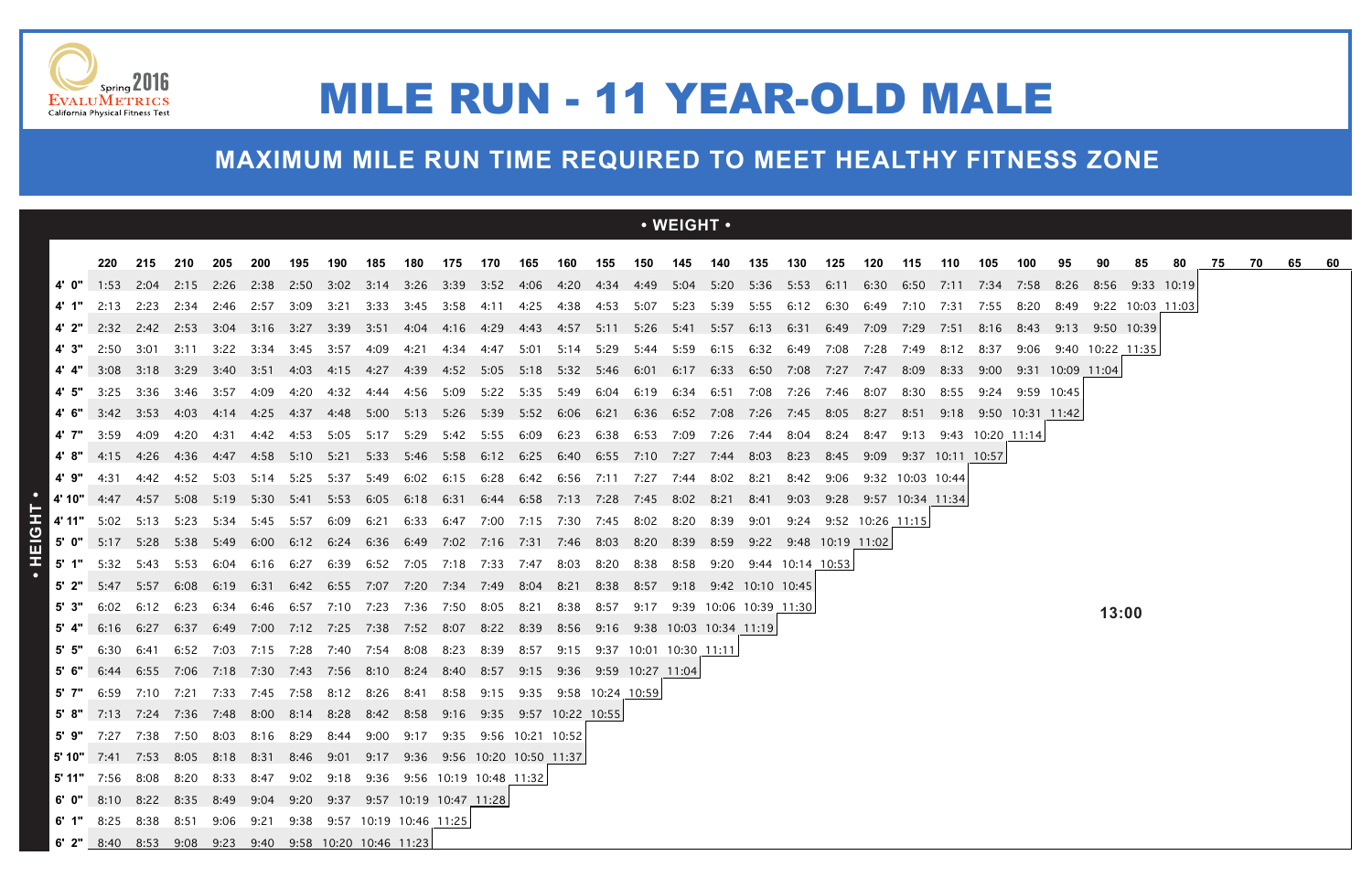|       |                                                                                                                                                                              |                |      |           |           |       |                                              |                |                     |                     |           |      |                                                                                                     |           |                        | $\cdot$ WEIGHT $\cdot$           |                |                  |      |                             |                       |      |                       |      |                  |                      |                  |                 |                  |    |    |    |  |
|-------|------------------------------------------------------------------------------------------------------------------------------------------------------------------------------|----------------|------|-----------|-----------|-------|----------------------------------------------|----------------|---------------------|---------------------|-----------|------|-----------------------------------------------------------------------------------------------------|-----------|------------------------|----------------------------------|----------------|------------------|------|-----------------------------|-----------------------|------|-----------------------|------|------------------|----------------------|------------------|-----------------|------------------|----|----|----|--|
|       | 220                                                                                                                                                                          | 215            | 210  | 205       | 200       | 195   | 190                                          | 185            | 180                 | 175                 | 170       | 165  | 160                                                                                                 |           |                        | 155 150 145 140 135              |                |                  | 130  | 125                         | 120                   | 115  | 110                   | 105  | 100              | 95                   | 90               | 85              | 80               | 75 | 70 | 65 |  |
|       | 1:51                                                                                                                                                                         |                |      |           |           |       |                                              |                |                     |                     |           |      | 2:02 2:13 2:25 2:36 2:48 3:00 3:12 3:24 3:37 3:50 4:04 4:18 4:32 4:46 5:02 5:17 5:34 5:51 6:08 6:27 |           |                        |                                  |                |                  |      |                             |                       | 6:47 | 7:08                  | 7:30 | 7:54             | - 8:21               | 8:51             |                 | 9:26 10:11 11:22 |    |    |    |  |
| 4' 1" | 2:11                                                                                                                                                                         |                |      |           |           |       |                                              |                |                     |                     |           |      | 2:22 2:33 2:44 2:55 3:07 3:19 3:31 3:43 3:56 4:09 4:22 4:36 4:50 5:05 5:20 5:36 5:52 6:09           |           |                        |                                  |                |                  |      |                             |                       |      | 7:27                  |      | 7:50 8:16 8:44   |                      |                  | 9:16 9:55 10:50 |                  |    |    |    |  |
|       | 4' 2" 2:30 2:40 2:51 3:02 3:14 3:25 3:37 3:49 4:01 4:14 4:27 4:40 4:54 5:08 5:23 5:38 5:54 6:10 6:28 6:46                                                                    |                |      |           |           |       |                                              |                |                     |                     |           |      |                                                                                                     |           |                        |                                  |                |                  |      |                             | 7:05                  | 7:25 | 7:47                  | 8:11 |                  | 8:38 9:07 9:43 10:29 |                  |                 |                  |    |    |    |  |
| 4'3"  | 2:48                                                                                                                                                                         | 2:59           | 3:09 | 3:20      | 3:32      | -3:43 | 3:55                                         | 4:07           | 4:19                | 4:32                | 4:45      | 4:58 | 5:12 5:26                                                                                           |           | 5:41                   | 5:56                             | 6:12 6:29      |                  | 6:46 | 7:04                        | 7:24                  | 7:45 | 8:08                  | 8:32 | 9:00             |                      | 9:33 10:13 11:15 |                 |                  |    |    |    |  |
|       |                                                                                                                                                                              | 3:06 3:16 3:27 |      |           | 3:38 3:49 | -4:01 |                                              |                | 4:12 4:24 4:36 4:49 |                     |           |      | 5:02 5:15 5:29 5:43 5:58 6:14 6:30 6:47 7:04 7:23                                                   |           |                        |                                  |                |                  |      |                             | 7:43                  | 8:05 | 8:28                  | 8:55 | 9:25 10:01 10:51 |                      |                  |                 |                  |    |    |    |  |
| 4' 5" | 3:23                                                                                                                                                                         | 3:34           | 3:44 |           | 3:55 4:06 |       |                                              | 4:41           | 4:54                |                     |           |      | 5:06 5:19 5:32 5:46 6:01 6:16 6:31 6:47 7:04                                                        |           |                        |                                  |                |                  | 7:22 | 7:42                        | 8:02                  | 8:25 | 8:50                  | 9:18 | 9:51 10:34       |                      |                  |                 |                  |    |    |    |  |
| 4'6"  | 3:40 3:51                                                                                                                                                                    |                |      |           |           |       |                                              |                |                     |                     |           |      | 4:01 4:12 4:23 4:34 4:46 4:58 5:10 5:23 5:36 5:49 6:03 6:18 6:33 6:48 7:05 7:22 7:41 8:01           |           |                        |                                  |                |                  |      |                             | 8:22 8:46             |      | 9:12 9:43 10:21 11:20 |      |                  |                      |                  |                 |                  |    |    |    |  |
| 4' 7" | 3:57                                                                                                                                                                         | 4:07           | 4:18 | 4:28      | 4:40      | 4:51  |                                              | 5:02 5:14 5:27 |                     | 5:39                |           |      | 5:52 6:06 6:20 6:34 6:50 7:06                                                                       |           |                        |                                  | 7:22 7:40 7:59 |                  |      | 8:20                        | 8:42                  | 9:07 |                       |      | 9:36 10:11 10:59 |                      |                  |                 |                  |    |    |    |  |
| 4'8"  | 4:13                                                                                                                                                                         | 4:23           | 4:34 | 4:45      | - 4:56    | 5:07  | 5:19                                         | 5:31 5:43      |                     | 5:56                | 6:09      |      | 6:22 6:36 6:51 7:07                                                                                 |           |                        | 7:23                             | 7:40           | 7:58             | 8:18 | 8:40                        | 9:03                  | 9:30 | 10:02 10:44           |      |                  |                      |                  |                 |                  |    |    |    |  |
| 4'9"  | 4:29                                                                                                                                                                         | 4:39           | 4:50 | 5:00      | 5:11      | 5:23  | 5:34                                         | 5:46           | 5:59                | 6:12                | 6:25      | 6:39 | 6:53 7:08 7:24                                                                                      |           |                        | 7:40                             | 7:58           | 8:17             | 8:37 | 9:00                        | 9:25                  |      | 9:55 10:33 11:35      |      |                  |                      |                  |                 |                  |    |    |    |  |
|       | 4' 10" 4:44 4:55 5:05                                                                                                                                                        |                |      | 5:16 5:27 |           |       | 5:38 5:50 6:02 6:15                          |                |                     | 6:28                | 6:41      |      | 6:55 7:09 7:25 7:41 7:58 8:16 8:36                                                                  |           |                        |                                  |                |                  | 8:57 |                             | 9:22 9:50 10:24 11:14 |      |                       |      |                  |                      |                  |                 |                  |    |    |    |  |
|       | 4' 11" 5:00 5:10 5:21 5:31 5:42 5:54                                                                                                                                         |                |      |           |           |       |                                              |                |                     |                     |           |      | 6:06 6:18 6:30 6:43 6:57 7:11 7:26 7:41 7:58 8:16 8:35 8:55 9:18 9:45 10:17 11:00                   |           |                        |                                  |                |                  |      |                             |                       |      |                       |      |                  |                      |                  |                 |                  |    |    |    |  |
|       | <b>5' 0"</b> 5:15 5:25 5:36 5:46 5:58                                                                                                                                        |                |      |           |           | 6:09  |                                              | 6:21 6:33      |                     |                     |           |      | 6:46 6:59 7:13 7:27 7:42 7:58 8:15                                                                  |           |                        | 8:34 8:54 9:16 9:41 10:11 10:49  |                |                  |      |                             |                       |      |                       |      |                  |                      |                  |                 |                  |    |    |    |  |
|       | 5' $1"$ 5:30 5:40                                                                                                                                                            |                | 5:50 | -6:01     | 6:13      | 6:24  | 6:36                                         | 6:48           | 7:01                | 7:15 7:29 7:43 7:59 |           |      |                                                                                                     | 8:16 8:33 |                        | 8:52                             |                |                  |      | 9:14 9:37 10:05 10:41 11:40 |                       |      |                       |      |                  |                      |                  |                 |                  |    |    |    |  |
| 5' 2" | 5:44                                                                                                                                                                         | 5:55           | 6:05 | 6:16      | 6:27      | 6:39  |                                              | 6:51 7:04      | 7:17                |                     |           |      | 7:30 7:45 8:00 8:16 8:33                                                                            |           |                        | 8:52 9:12 9:35 10:01 10:34 11:23 |                |                  |      |                             |                       |      |                       |      |                  |                      |                  |                 |                  |    |    |    |  |
| 5' 3" | 5:59                                                                                                                                                                         | 6:09           | 6:20 | 6:31      | 6:42      | 6:54  | 7:06 7:19 7:32 7:46 8:01                     |                |                     |                     |           | 8:17 | 8:33                                                                                                | 8:51      | 9:11                   | 9:33                             |                | 9:58 10:29 11:12 |      |                             |                       |      |                       |      |                  |                      | 13:00            |                 |                  |    |    |    |  |
|       | 6:13                                                                                                                                                                         | 6:23           | 6:34 |           |           |       | 6:45 6:57 7:09 7:21 7:34 7:48 8:02 8:17 8:34 |                |                     |                     |           |      | 8:51 9:10 9:31 9:55 10:24 11:03                                                                     |           |                        |                                  |                |                  |      |                             |                       |      |                       |      |                  |                      |                  |                 |                  |    |    |    |  |
| 5' 5" | 6:27                                                                                                                                                                         | 6:38           | 6:49 | 7:00      | 7:12 7:24 |       | 7:36 7:50                                    |                | 8:04                | 8:19                | 8:34      | 8:51 | 9:10                                                                                                |           |                        | 9:30 9:53 10:20 10:56            |                |                  |      |                             |                       |      |                       |      |                  |                      |                  |                 |                  |    |    |    |  |
|       | 6:41                                                                                                                                                                         | 6:52           | 7:03 | 7:14      | 7:26      | 7:39  | 7:52 8:05 8:20                               |                |                     | 8:35                | 8:52      | 9:09 | 9:29                                                                                                |           | 9:51 10:18 10:51       |                                  |                |                  |      |                             |                       |      |                       |      |                  |                      |                  |                 |                  |    |    |    |  |
|       | $5'$ 7" $6:55$                                                                                                                                                               | 7:06           | 7:17 | 7:29      | 7:41      | 7:54  | 8:07                                         | 8:21           | 8:36                | 8:52                | 9:10 9:29 |      |                                                                                                     |           | 9:50 10:15 10:47 11:36 |                                  |                |                  |      |                             |                       |      |                       |      |                  |                      |                  |                 |                  |    |    |    |  |
|       | <b>5' 8"</b> 7:09 7:20 7:32 7:44 7:56 8:09 8:23 8:37 8:53 9:10 9:29 9:49 10:13 10:43 11:28<br>5' 9" 7:23 7:34 7:46 7:58 8:11 8:25 8:39 8:54 9:11 9:29 9:49 10:12 10:41 11:21 |                |      |           |           |       |                                              |                |                     |                     |           |      |                                                                                                     |           |                        |                                  |                |                  |      |                             |                       |      |                       |      |                  |                      |                  |                 |                  |    |    |    |  |
|       | <b>5' 10"</b> 7:37 7:49 8:01 8:13 8:26 8:40 8:55 9:11 9:29 9:49 10:11 10:39 11:16                                                                                            |                |      |           |           |       |                                              |                |                     |                     |           |      |                                                                                                     |           |                        |                                  |                |                  |      |                             |                       |      |                       |      |                  |                      |                  |                 |                  |    |    |    |  |
|       | <b>5' 11"</b> 7:51 8:03 8:15 8:28 8:42 8:57 9:13 9:30 9:49 10:11 10:37 11:13                                                                                                 |                |      |           |           |       |                                              |                |                     |                     |           |      |                                                                                                     |           |                        |                                  |                |                  |      |                             |                       |      |                       |      |                  |                      |                  |                 |                  |    |    |    |  |
|       | 6' 0" 8:06 8:18 8:31 8:44 8:58 9:14 9:31 9:49 10:11 10:36 11:10                                                                                                              |                |      |           |           |       |                                              |                |                     |                     |           |      |                                                                                                     |           |                        |                                  |                |                  |      |                             |                       |      |                       |      |                  |                      |                  |                 |                  |    |    |    |  |
|       | 6' 1" 8:20 8:33 8:46 9:00 9:15 9:32 9:50 10:11 10:35 11:08                                                                                                                   |                |      |           |           |       |                                              |                |                     |                     |           |      |                                                                                                     |           |                        |                                  |                |                  |      |                             |                       |      |                       |      |                  |                      |                  |                 |                  |    |    |    |  |
|       | 6' 2" 8:35 8:48 9:02 9:17 9:33 9:51 10:11 10:35 11:07                                                                                                                        |                |      |           |           |       |                                              |                |                     |                     |           |      |                                                                                                     |           |                        |                                  |                |                  |      |                             |                       |      |                       |      |                  |                      |                  |                 |                  |    |    |    |  |
|       |                                                                                                                                                                              |                |      |           |           |       |                                              |                |                     |                     |           |      |                                                                                                     |           |                        |                                  |                |                  |      |                             |                       |      |                       |      |                  |                      |                  |                 |                  |    |    |    |  |





## MILE RUN - 10 YEAR-OLD MALE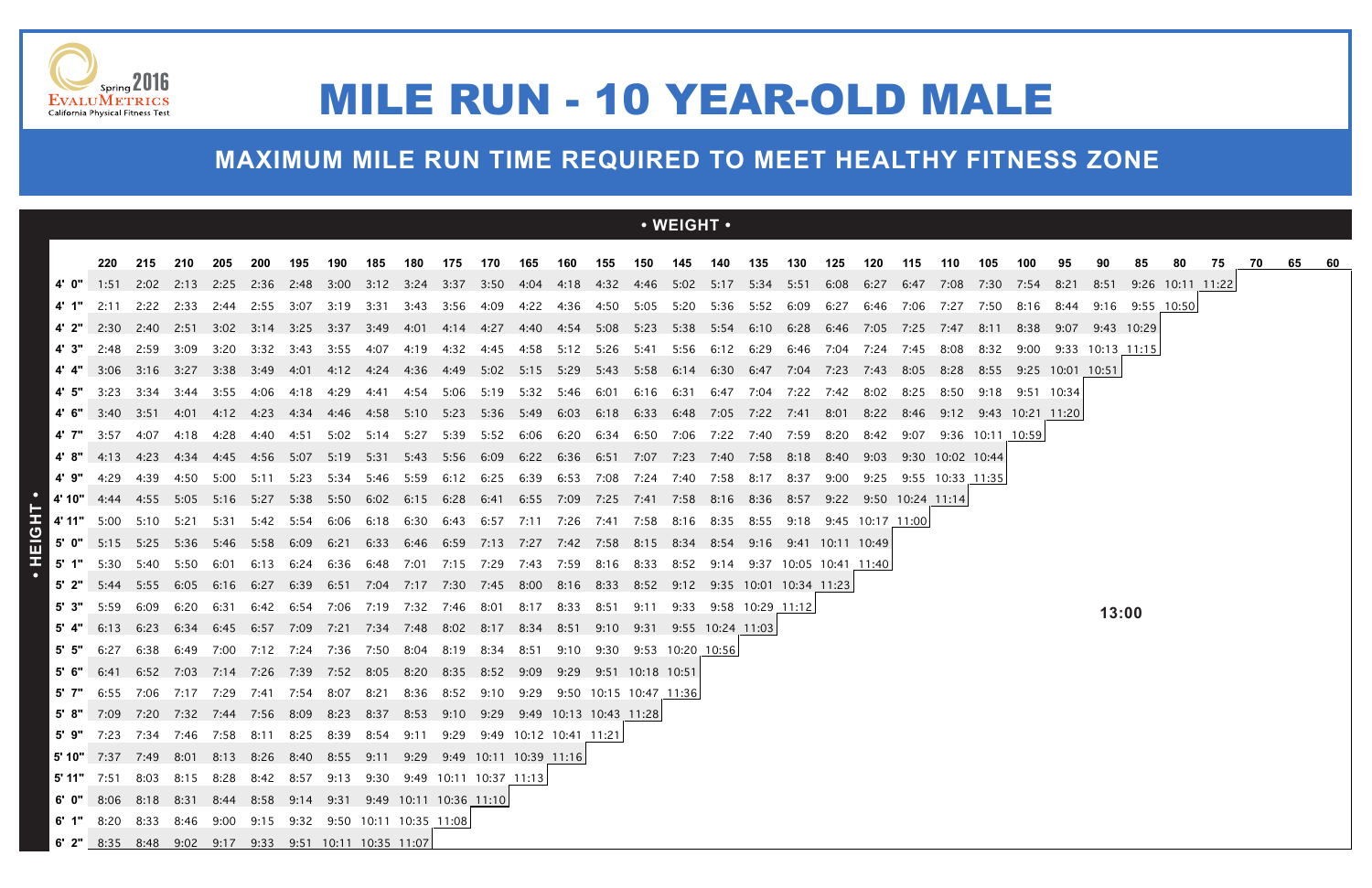|            |                                                                                                                                                                   |                  |                |             |                  |      |                                         |                  |           |                                                                                           |           |                               |      |                |           | $\cdot$ WEIGHT $\cdot$                                 |                   |      |                                  |           |                       |                  |                        |                        |                  |                  |             |                       |                  |                       |  |
|------------|-------------------------------------------------------------------------------------------------------------------------------------------------------------------|------------------|----------------|-------------|------------------|------|-----------------------------------------|------------------|-----------|-------------------------------------------------------------------------------------------|-----------|-------------------------------|------|----------------|-----------|--------------------------------------------------------|-------------------|------|----------------------------------|-----------|-----------------------|------------------|------------------------|------------------------|------------------|------------------|-------------|-----------------------|------------------|-----------------------|--|
|            |                                                                                                                                                                   |                  |                |             |                  |      |                                         |                  |           |                                                                                           |           |                               |      |                |           |                                                        |                   |      |                                  |           |                       |                  |                        |                        |                  |                  |             |                       |                  |                       |  |
|            | 240<br>2:19                                                                                                                                                       | 235<br>2:28 2:38 | 230            | 225<br>2:48 | 220<br>2:58 3:09 | 215  | 210                                     | 205              | 200       | 195<br>3:19 3:30 3:41 3:52 4:04                                                           | 190       | 185                           | 180  | 175            | 170       | 165<br>4:15  4:27  4:40  4:52  5:06  5:19  5:33  5:47  | 160               | 155  | 150                              | 145       | 140<br>6:02 6:18      | 135<br>6:34 6:51 | 130                    | 125<br>7:09            | 120<br>7:28      | 115<br>7:49      | 110<br>8:11 | 105<br>8:35           | 100              | 9:02 9:34 10:13 11:10 |  |
| 4' 5"      | 2:36                                                                                                                                                              |                  | 2:46 2:55      | 3:05        | 3:15 3:26        |      | 3:36                                    | 3:47             | 3:58      | 4:09                                                                                      |           |                               |      |                |           | 4:56 5:09 5:22 5:36 5:50 6:04                          |                   |      |                                  | 6:19      | 6:35                  | 6:51             | 7:09                   | 7:27                   | 7:47             | 8:08             | 8:30        | 8:56                  | 9:25 10:00 10:47 |                       |  |
|            | 2:53                                                                                                                                                              | $3:03$ $3:12$    |                | 3:22        | 3:32 3:42        |      | 3:53                                    | 4:03             | 4:14      | 4:25                                                                                      | 4:37      | 4:49                          |      |                |           | 5:01 5:13 5:26 5:39 5:52 6:06                          |                   |      | 6:21                             |           | 6:36 6:52             | 7:08             | 7:26                   | 7:45                   | 8:05             | 8:27             | 8:51        | 9:18 9:50 10:31 11:43 |                  |                       |  |
|            | 3:10                                                                                                                                                              | 3:19             | 3:29           | 3:38        | 3:48             | 3:59 | 4:09                                    | 4:20             | 4:30      | 4:42                                                                                      | 4:53      | 5:05                          | 5:17 | 5:29           | 5:42      | 5:55                                                   | 6:08              | 6:22 | 6:37                             | 6:53      | 7:09                  | 7:26             | 7:44                   |                        |                  | 8:47             | 9:12        | 9:42                  | 10:18 11:12      |                       |  |
|            | 3:26                                                                                                                                                              |                  | 3:35 3:45 3:54 |             |                  |      |                                         | 4:35 4:46        |           | 4:57                                                                                      |           |                               |      |                |           | 5:09 5:20 5:32 5:45 5:57 6:11 6:24 6:39 6:54 7:09 7:25 |                   |      |                                  |           |                       | 7:43             | 8:01                   | 8:21                   | 8:43             |                  |             | 9:07 9:35 10:08 10:53 |                  |                       |  |
| 4'9"       | 3:42                                                                                                                                                              | 3:51             | 4:00           | 4:10        | 4:20             | 4:30 | 4:40                                    | 4:51             | 5:02      | 5:13                                                                                      | 5:24      |                               |      |                |           | 5:36 5:48 6:00 6:13 6:26                               | 6:40 6:55         |      | 7:10                             | 7:26 7:42 |                       | 8:00             | 8:19                   | 8:40                   | 9:03             | 9:29             | 9:59 10:39  |                       |                  |                       |  |
|            | 4' 10" $3:57$                                                                                                                                                     | 4:06 4:16        |                |             |                  |      |                                         |                  |           | 4:25 4:35 4:45 4:56 5:06 5:17 5:28 5:39 5:51 6:03 6:16 6:29 6:42 6:56 7:11 7:26 7:42 7:59 |           |                               |      |                |           |                                                        |                   |      |                                  |           |                       | 8:18 8:38 8:59   |                        |                        |                  |                  |             |                       |                  |                       |  |
| 4' 11"     | 4:12                                                                                                                                                              | 4:21             | 4:31           | 4:40        | 4:50             | 5:00 | 5:11                                    |                  | 5:21 5:32 | 5:43                                                                                      | 5:54      | 6:06                          | 6:18 | 6:31           |           | 6:44 6:58                                              |                   |      | 7:12 7:27 7:42 7:59              |           | 8:17                  | 8:36             | 8:56                   | 9:20                   |                  | 9:46 10:19 11:03 |             |                       |                  |                       |  |
|            | 4:27                                                                                                                                                              | 4:36             | 4:45           | 4:55        | 5:05             | 5:15 | 5:25 5:36 5:47                          |                  |           | 5:58                                                                                      | 6:09      | 6:21                          |      | 6:33 6:46 6:59 |           | 7:13                                                   | 7:28              | 7:43 | 7:59                             | 8:16      | 8:34                  |                  | 9:16                   |                        | 9:41 10:11 10:51 |                  |             |                       |                  |                       |  |
|            | 4:41                                                                                                                                                              | 4:51             | 5:00           | 5:10        | 5:19 5:29        |      | 5:40                                    | 5:50             | 6:01      | 6:12                                                                                      |           | 6:24 6:36 6:48 7:01 7:15 7:29 |      |                |           |                                                        | 7:43 7:59         |      | 8:15                             | 8:33      | 8:52                  | 9:13             |                        | 9:37 10:05 10:41 11:39 |                  |                  |             |                       |                  |                       |  |
|            | 5' 2" $4:56$ $5:05$ $5:14$ $5:24$                                                                                                                                 |                  |                |             |                  |      | 5:34 5:44 5:54 6:05 6:16                |                  |           | 6:27                                                                                      |           |                               |      |                |           | 6:39 6:51 7:03 7:16 7:30 7:44 7:59 8:15 8:32 8:51      |                   |      |                                  |           | 9:11                  |                  | 9:34 10:00 10:33 11:20 |                        |                  |                  |             |                       |                  |                       |  |
| 5'3"       | 5:10                                                                                                                                                              | 5:19             | 5:28           | 5:38        | 5:48             | 5:58 | 6:08                                    | 6:19             | 6:30      | 6:41                                                                                      |           | 6:53 7:05 7:18 7:31 7:45      |      |                |           | 8:00                                                   | 8:15 8:32         |      | 8:50                             | 9:09      | 9:31                  |                  | 9:56 10:26 11:08       |                        |                  |                  |             |                       |                  |                       |  |
| 5' 4"      | 5:23                                                                                                                                                              | 5:33             | 5:42           | 5:52        | 6:02             | 6:12 | 6:22                                    | 6:33             | 6:44      | 6:56                                                                                      | 7:08      | 7:20                          |      |                |           | 8:16 8:32 8:49                                         |                   |      | 9:08                             |           | 9:29 9:52 10:21 10:58 |                  |                        |                        |                  |                  |             |                       |                  |                       |  |
| $5'$ $5''$ | 5:37                                                                                                                                                              | 5:46             | 5:56           | 6:05        | 6:15             | 6:26 | 6:36                                    | 6:47             | 6:58      | 7:10                                                                                      | 7:22      | 7:35                          | 7:48 |                | 8:02 8:16 | 8:32                                                   | 8:49              | 9:07 | 9:27                             |           | 9:49 10:16 10:50      |                  |                        |                        |                  |                  |             |                       |                  |                       |  |
| 5'6"       | 5:50                                                                                                                                                              | 6:00             | 6:09           | 6:19        | 6:29             | 6:39 |                                         |                  |           | 6:50 7:01 7:12 7:24 7:36 7:49 8:03 8:17 8:32 8:49                                         |           |                               |      |                |           |                                                        |                   |      | 9:06 9:25 9:47 10:12 10:44 11:33 |           |                       |                  |                        |                        |                  |                  |             |                       |                  |                       |  |
| 5' 7"      | 6:04                                                                                                                                                              | 6:13             | 6:23           | 6:32        | 6:42             | 6:53 |                                         | 7:04  7:15  7:26 |           | 7:38                                                                                      | 7:51      | 8:04                          | 8:18 | 8:33           | 8:49      | 9:06                                                   | 9:24              |      | 9:45 10:09 10:39 11:22           |           |                       |                  |                        |                        |                  |                  | 13:00       |                       |                  |                       |  |
| 5'8"       | 6:17                                                                                                                                                              | 6:26             | 6:36           | 6:46        | 6:56 7:06        |      | 7:17 7:29 7:41                          |                  |           | 7:53                                                                                      | 8:06      | 8:19                          | 8:34 | 8:49           | 9:06      | 9:24                                                   |                   |      | 9:44 10:07 10:35 11:14           |           |                       |                  |                        |                        |                  |                  |             |                       |                  |                       |  |
| 5' 9"      | 6:30                                                                                                                                                              | 6:39             | 6:49           | 6:59        | 7:09             | 7:20 | 7:31                                    |                  | 7:43 7:55 | 8:07                                                                                      | 8:21      | 8:35                          | 8:50 | 9:06           | 9:23      | 9:43                                                   | 10:05 10:32 11:07 |      |                                  |           |                       |                  |                        |                        |                  |                  |             |                       |                  |                       |  |
| 5' 10"     | 6:43                                                                                                                                                              |                  |                |             |                  |      | 6:52 7:02 7:12 7:23 7:34 7:45 7:57 8:09 |                  |           | 8:22                                                                                      | 8:36 8:50 |                               | 9:06 |                |           | 9:23 9:42 10:03 10:29 11:02                            |                   |      |                                  |           |                       |                  |                        |                        |                  |                  |             |                       |                  |                       |  |
|            | 5' 11" 6:56 7:05 7:15 7:26 7:36 7:47 7:59 8:11 8:24 8:37 8:51 9:07 9:23 9:42 10:02 10:27 10:58                                                                    |                  |                |             |                  |      |                                         |                  |           |                                                                                           |           |                               |      |                |           |                                                        |                   |      |                                  |           |                       |                  |                        |                        |                  |                  |             |                       |                  |                       |  |
|            | 6' 0" 7:08 7:18 7:28 7:39 7:50 8:01 8:13 8:25 8:38 8:52 9:07 9:24 9:41 10:02 10:25 10:55 11:43                                                                    |                  |                |             |                  |      |                                         |                  |           |                                                                                           |           |                               |      |                |           |                                                        |                   |      |                                  |           |                       |                  |                        |                        |                  |                  |             |                       |                  |                       |  |
|            | 6' 1" 7:21 7:31 7:42 7:52 8:03 8:15 8:27 8:40 8:54 9:08 9:24 9:42 10:01 10:24 10:52 11:35                                                                         |                  |                |             |                  |      |                                         |                  |           |                                                                                           |           |                               |      |                |           |                                                        |                   |      |                                  |           |                       |                  |                        |                        |                  |                  |             |                       |                  |                       |  |
|            | 6' 2" 7:34 7:44 7:55 8:06 8:17 8:29 8:42 8:55 9:09 9:25 9:42 10:01 10:23 10:50 11:30<br>7:47 7:57 8:08 8:19 8:31 8:44 8:57 9:11 9:26 9:43 10:01 10:22 10:49 11:26 |                  |                |             |                  |      |                                         |                  |           |                                                                                           |           |                               |      |                |           |                                                        |                   |      |                                  |           |                       |                  |                        |                        |                  |                  |             |                       |                  |                       |  |
| 6'3"       | 6' 4" 8:00 8:11 8:22 8:33 8:45 8:58 9:12 9:27 9:43 10:01 10:22 10:48 11:23                                                                                        |                  |                |             |                  |      |                                         |                  |           |                                                                                           |           |                               |      |                |           |                                                        |                   |      |                                  |           |                       |                  |                        |                        |                  |                  |             |                       |                  |                       |  |
|            | 6' 5" 8:13 8:24 8:36 8:47 9:00 9:14 9:28 9:44 10:02 10:22 10:47 11:21                                                                                             |                  |                |             |                  |      |                                         |                  |           |                                                                                           |           |                               |      |                |           |                                                        |                   |      |                                  |           |                       |                  |                        |                        |                  |                  |             |                       |                  |                       |  |
|            | 6' 6" 8:27 8:38 8:50 9:02 9:15 9:30 9:45 10:03 10:23 10:47 11:20                                                                                                  |                  |                |             |                  |      |                                         |                  |           |                                                                                           |           |                               |      |                |           |                                                        |                   |      |                                  |           |                       |                  |                        |                        |                  |                  |             |                       |                  |                       |  |





## MILE RUN - 16 YEAR-OLD FEMALE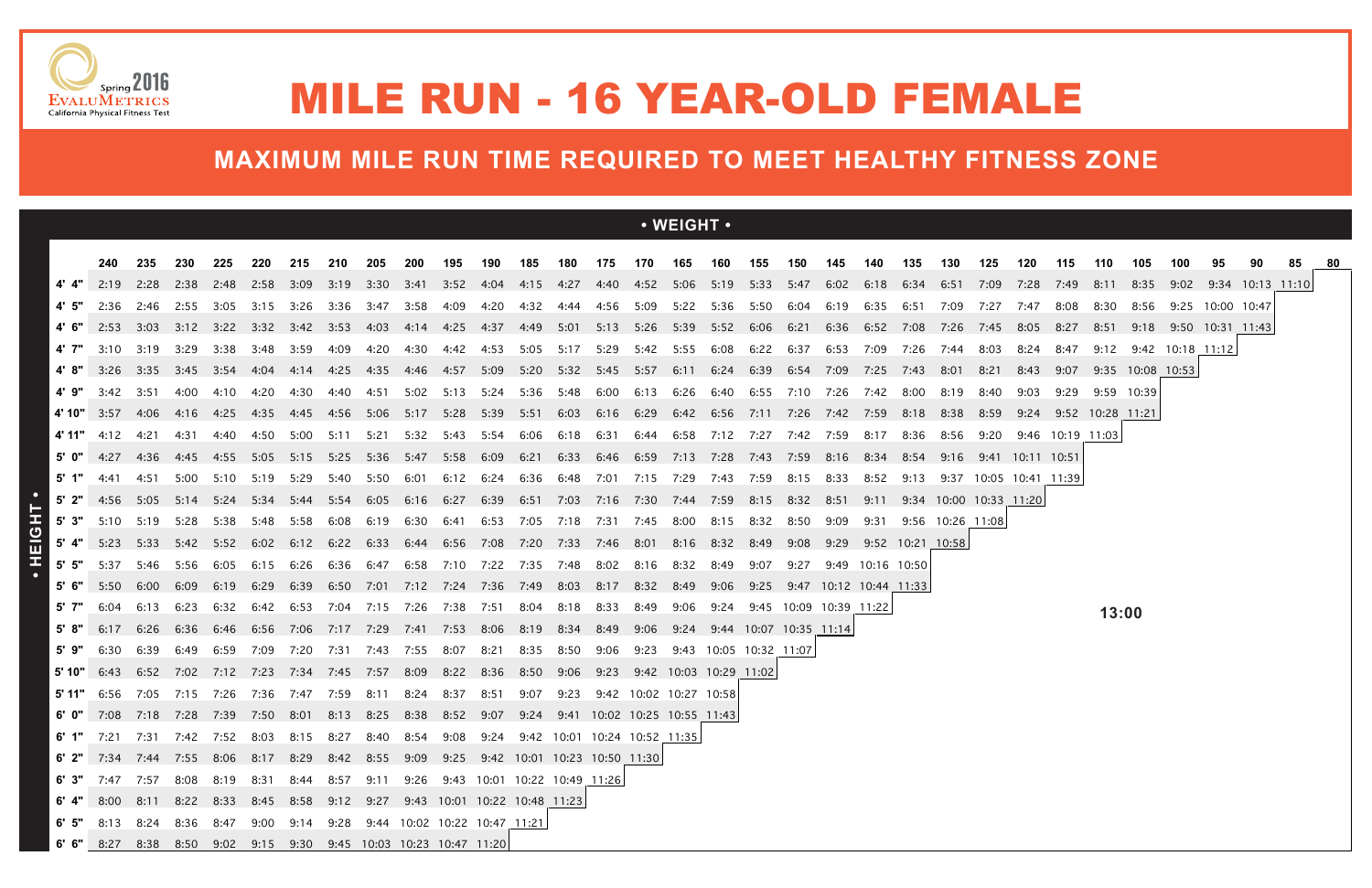|            |                                                                                                                                                   |                       |      |             |                  |       |                                                                       |                |           |      |      |                               |                |           |      | • WEIGHT •                                                                                            |           |                        |                        |           |                             |                        |                  |      |                  |                                |             |                       |                  |            |                  |  |
|------------|---------------------------------------------------------------------------------------------------------------------------------------------------|-----------------------|------|-------------|------------------|-------|-----------------------------------------------------------------------|----------------|-----------|------|------|-------------------------------|----------------|-----------|------|-------------------------------------------------------------------------------------------------------|-----------|------------------------|------------------------|-----------|-----------------------------|------------------------|------------------|------|------------------|--------------------------------|-------------|-----------------------|------------------|------------|------------------|--|
|            |                                                                                                                                                   |                       |      |             |                  |       |                                                                       |                |           |      |      |                               |                |           |      |                                                                                                       |           |                        |                        |           |                             |                        |                  |      |                  |                                |             |                       | 100              |            | 90               |  |
|            | 240                                                                                                                                               | 235<br>2:17 2:27 2:36 | 230  | 225<br>2:46 | 220<br>2:56 3:07 | 215   | 210<br>3:17 3:28 3:39                                                 | 205            | 200       | 195  | 190  | 185                           | 180            | 175       | 170  | 165<br>3:50 4:02 4:13 4:25 4:38 4:50 5:03 5:17 5:30 5:45 6:00 6:15                                    | 160       | 155                    | 150                    | 145       | 140                         | 135<br>6:31            | 130<br>6:48 7:06 | 125  | 120              | 115<br>7:25  7:45              | 110<br>8:07 | 105<br>8:30           | 8:57             | 95         | 9:27 10:05 10:57 |  |
|            | 2:34                                                                                                                                              | 2:44                  | 2:54 | 3:03        | 3:13             | 3:24  | - 3:34                                                                | 3:45           | 3:56      | 4:07 | 4:18 | 4:30                          |                |           |      | 4:42  4:54  5:07  5:20                                                                                | 5:33 5:47 |                        | 6:01                   | 6:16 6:32 |                             | 6:48                   | 7:05 7:23        |      | 7:43             | 8:03                           | 8:26        | 8:51                  | 9:19             | 9:53 10:37 |                  |  |
|            | 2:51                                                                                                                                              | 3:01 3:10             |      |             | 3:20 3:30 3:40   |       |                                                                       |                |           | 4:23 |      |                               |                |           |      | 4:35 4:46 4:58 5:10 5:23 5:36 5:49 6:03                                                               |           |                        | 6:18 6:33 6:49         |           |                             | 7:05                   | 7:23             | 7:41 | 8:01             |                                | 8:22 8:46   | 9:12 9:43 10:22 11:21 |                  |            |                  |  |
| 4' 7"      | 3:08                                                                                                                                              | 3:17                  | 3:27 | -3:36       | 3:46             | -3:57 | 4:07                                                                  | 4:17           | 4:28      | 4:39 | 4:51 | 5:02                          | 5:14 5:26 5:39 |           |      | 5:52 6:06 6:20                                                                                        |           |                        | 6:34                   | 6:49      | 7:05                        | 7:22                   | 7:40             | 7:59 | 8:19             | 8:42                           | 9:07        |                       | 9:35 10:10 10:58 |            |                  |  |
|            | 3:24                                                                                                                                              | 3:33                  |      |             |                  |       |                                                                       |                | 4:33 4:44 |      |      |                               |                |           |      | 4:55 5:06 5:18 5:30 5:42 5:55 6:08 6:21 6:36 6:50 7:06 7:22 7:39 7:57 8:17 8:38 9:02 9:28 10:00 10:41 |           |                        |                        |           |                             |                        |                  |      |                  |                                |             |                       |                  |            |                  |  |
| 4'9"       | 3:39                                                                                                                                              | 3:49                  | 3:58 | 4:08        | 4:18             | 4:28  | 4:38                                                                  | 4:49           | 4:59      | 5:10 |      | 5:22 5:33 5:45 5:58 6:10      |                |           |      | 6:23                                                                                                  | 6:37      | 6:51                   | 7:06 7:22 7:39         |           |                             | 7:56                   | 8:15             | 8:35 | 8:58             |                                |             | 9:23 9:52 10:29 11:26 |                  |            |                  |  |
|            | $4'10''$ 3:55                                                                                                                                     |                       |      |             |                  |       | 4:04 4:14 4:23 4:33 4:43 4:53 5:04 5:14 5:25 5:37 5:48 6:00 6:13 6:26 |                |           |      |      |                               |                |           |      |                                                                                                       |           |                        |                        |           |                             | 8:13                   | 8:33             |      |                  | 8:54  9:18  9:45  10:19  11:05 |             |                       |                  |            |                  |  |
| 4' 11"     | 4:10                                                                                                                                              | 4:19                  | 4:28 | 4:38        | 4:48             | 4:58  | 5:08                                                                  | 5:19           | 5:29      | 5:40 | 5:52 | 6:03                          |                | 6:16 6:28 | 6:41 | 6:54 7:08                                                                                             |           | 7:23                   | 7:39                   | 7:55      | 8:12                        | 8:31                   | 8:51             | 9:14 |                  | 9:40 10:10 10:51               |             |                       |                  |            |                  |  |
|            |                                                                                                                                                   | 4:25 4:34 4:43 4:53   |      |             |                  |       | 5:02 5:12 5:23 5:33 5:44 5:55 6:07                                    |                |           |      |      |                               |                |           |      | 6:18 6:30 6:43 6:56 7:10 7:24 7:39                                                                    |           |                        | 7:55 8:12              |           | 8:30                        | 8:49                   | 9:11             |      |                  | 9:35 10:03 10:40 11:40         |             |                       |                  |            |                  |  |
| 5' 1"      | 4:39                                                                                                                                              | 4:48                  | 4:58 | 5:07        | 5:17             | 5:27  | 5:37                                                                  |                | 5:48 5:58 | 6:10 | 6:21 | 6:33                          |                |           |      | 6:45 6:58 7:11 7:25 7:40 7:55 8:11                                                                    |           |                        |                        | 8:29      | 8:47                        | 9:08                   | 9:31             |      | 9:58 10:31 11:19 |                                |             |                       |                  |            |                  |  |
|            | $5'$ 2" 4:53                                                                                                                                      | 5:02 5:12             |      | 5:21        | 5:31             | 5:41  | 5:51                                                                  | 6:02           | 6:13      |      |      | 6:24 6:36 6:48 7:00 7:13 7:26 |                |           |      | 7:40 7:55 8:11                                                                                        |           |                        | 8:28                   | 8:46      | 9:06                        | 9:28                   | 9:53 10:23 11:05 |      |                  |                                |             |                       |                  |            |                  |  |
| $5'$ 3"    | 5:07                                                                                                                                              | 5:16                  | 5:26 | 5:35        | 5:45             | 5:55  | 6:05                                                                  | 6:16           | 6:27      | 6:38 | 6:50 | 7:02                          | 7:15           | 7:28      | 7:41 | 7:56                                                                                                  | 8:11      | 8:27                   | 8:45                   |           | 9:25                        | 9:49                   | 10:17 10:55      |      |                  |                                |             |                       |                  |            |                  |  |
|            | 5:21                                                                                                                                              | 5:30                  | 5:39 | 5:49        | 5:59             | 6:09  | 6:19                                                                  | 6:30           | 6:41      | 6:52 | 7:04 | 7:16                          | 7:29 7:43 7:57 |           |      | 8:11 8:27                                                                                             |           | 8:44                   | 9:02                   | 9:23      |                             | 9:45 10:12 10:46 11:43 |                  |      |                  |                                |             |                       |                  |            |                  |  |
| $5'$ $5''$ | 5:34                                                                                                                                              | 5:44                  | 5:53 | 6:03        | 6:12             | 6:23  | 6:33                                                                  | 6:44           | 6:55      | 7:07 | 7:18 | 7:31                          | 7:44           | 7:58      | 8:12 | 8:27                                                                                                  | 8:44      | 9:01                   | 9:21                   |           | 9:43 10:08 10:39 11:26      |                        |                  |      |                  |                                |             |                       |                  |            |                  |  |
| 5'6"       | 5:48                                                                                                                                              | 5:57                  | 6:06 | 6:16        | 6:26             | 6:36  | 6:47 6:58 7:09                                                        |                |           | 7:21 |      | 7:33 7:45 7:59 8:13 8:28      |                |           |      | 8:44                                                                                                  | 9:01      |                        |                        |           | 9:19 9:40 10:04 10:34 11:15 |                        |                  |      |                  |                                |             |                       |                  |            |                  |  |
| 5' 7"      | 6:01                                                                                                                                              | 6:10                  | 6:20 | 6:29        | 6:39             | 6:50  |                                                                       | 7:00 7:11 7:23 |           | 7:35 | 7:47 | 8:00                          | 8:14 8:28      |           | 8:44 | 9:00                                                                                                  | 9:18      |                        | 9:39 10:02 10:29 11:06 |           |                             |                        |                  |      |                  |                                | 13:00       |                       |                  |            |                  |  |
| 5'8"       | 6:14                                                                                                                                              | 6:23                  | 6:33 | 6:43        | 6:53             | 7:03  |                                                                       | 7:14 7:25 7:37 |           | 7:49 | 8:02 | 8:15                          | 8:29           | 8:44      | 9:00 | 9:18                                                                                                  | 9:37      | 9:59 10:25 11:00       |                        |           |                             |                        |                  |      |                  |                                |             |                       |                  |            |                  |  |
| 5' 9"      | 6:27                                                                                                                                              | 6:36                  | 6:46 | 6:56        | 7:06             | 7:17  | 7:28                                                                  | 7:39           | 7:51      | 8:03 | 8:16 | 8:30                          | 8:45           | 9:00      | 9:17 | 9:36                                                                                                  |           | 9:57 10:22 10:54       |                        |           |                             |                        |                  |      |                  |                                |             |                       |                  |            |                  |  |
|            | 6:40                                                                                                                                              | 6:49 6:59             |      | 7:09 7:19   |                  | 7:30  | 7:41                                                                  | 7:53 8:05      |           | 8:18 | 8:31 | 8:45                          | - 9:01         | 9:17      | 9:35 |                                                                                                       |           | 9:56 10:20 10:50 11:36 |                        |           |                             |                        |                  |      |                  |                                |             |                       |                  |            |                  |  |
|            | <b>5' 11"</b> 6:52 7:02 7:12 7:22 7:33 7:43 7:55 8:07 8:19 8:32 8:46 9:01                                                                         |                       |      |             |                  |       |                                                                       |                |           |      |      |                               |                |           |      | 9:17    9:35    9:55    10:18    10:46    11:28                                                       |           |                        |                        |           |                             |                        |                  |      |                  |                                |             |                       |                  |            |                  |  |
|            | 6' 0" 7:05 7:15 7:25 7:35 7:46 7:57 8:09 8:21 8:34 8:47 9:02 9:18 9:35 9:54 10:16 10:43 11:21                                                     |                       |      |             |                  |       |                                                                       |                |           |      |      |                               |                |           |      |                                                                                                       |           |                        |                        |           |                             |                        |                  |      |                  |                                |             |                       |                  |            |                  |  |
|            | 6' 1" 7:18 7:28 7:38 7:48 7:59 8:11 8:23 8:35 8:49 9:03 9:18 9:35 9:54 10:15 10:41 11:16                                                          |                       |      |             |                  |       |                                                                       |                |           |      |      |                               |                |           |      |                                                                                                       |           |                        |                        |           |                             |                        |                  |      |                  |                                |             |                       |                  |            |                  |  |
|            | 6' 2" 7:31 7:41 7:51 8:02 8:13 8:25 8:37 8:50 9:04 9:19 9:35 9:54 10:14 10:39 11:13                                                               |                       |      |             |                  |       |                                                                       |                |           |      |      |                               |                |           |      |                                                                                                       |           |                        |                        |           |                             |                        |                  |      |                  |                                |             |                       |                  |            |                  |  |
|            | 6' 3" 7:43 7:53 8:04 8:15 8:27 8:39 8:52 9:05 9:20 9:36 9:54 10:14 10:38 11:10                                                                    |                       |      |             |                  |       |                                                                       |                |           |      |      |                               |                |           |      |                                                                                                       |           |                        |                        |           |                             |                        |                  |      |                  |                                |             |                       |                  |            |                  |  |
|            | 6' 4" 7:56 8:07 8:17 8:29 8:41 8:53 9:07 9:21 9:37 9:54 10:14 10:37 11:07<br>6' 5" 8:09 8:20 8:31 8:43 8:55 9:08 9:22 9:38 9:55 10:14 10:37 11:06 |                       |      |             |                  |       |                                                                       |                |           |      |      |                               |                |           |      |                                                                                                       |           |                        |                        |           |                             |                        |                  |      |                  |                                |             |                       |                  |            |                  |  |
|            | 6' 6" 8:22 8:33 8:45 8:57 9:10 9:24 9:39 9:55 10:14 10:36 11:05                                                                                   |                       |      |             |                  |       |                                                                       |                |           |      |      |                               |                |           |      |                                                                                                       |           |                        |                        |           |                             |                        |                  |      |                  |                                |             |                       |                  |            |                  |  |





## MILE RUN - 15 YEAR-OLD FEMALE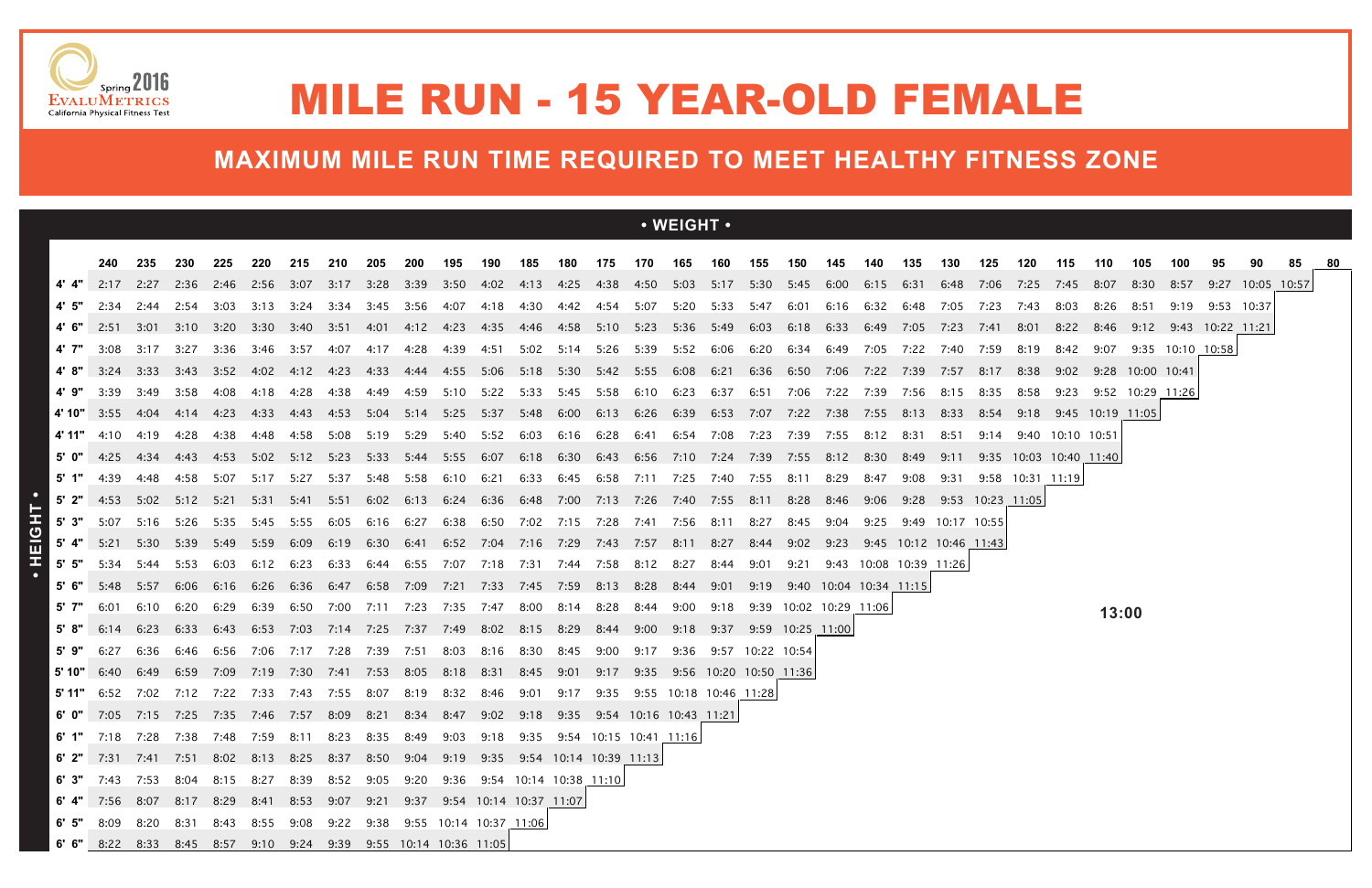|            |                                                                                                |                |              |           |                                       |      |                     |                |           |                                                        |                        |            |                        |           |           | $\cdot$ WEIGHT $\cdot$                                                                                        |           |      |                        |                             |                             |      |                        |                  |                       |                                 |                       |      |                        |    |                  |  |
|------------|------------------------------------------------------------------------------------------------|----------------|--------------|-----------|---------------------------------------|------|---------------------|----------------|-----------|--------------------------------------------------------|------------------------|------------|------------------------|-----------|-----------|---------------------------------------------------------------------------------------------------------------|-----------|------|------------------------|-----------------------------|-----------------------------|------|------------------------|------------------|-----------------------|---------------------------------|-----------------------|------|------------------------|----|------------------|--|
|            | 240                                                                                            | 235            | 230          | 225       | 220                                   | 215  | 210                 | 205            | 200       | 195                                                    | 190                    | 185        | 180                    |           |           | 175 170 165 160 155                                                                                           |           |      | 150                    | 145                         | 140                         | 135  | 130                    | 125              | 120                   | 115                             | 110                   | 105  | 100                    | 95 | 90.              |  |
|            |                                                                                                |                |              |           |                                       |      |                     |                |           |                                                        |                        |            |                        |           |           | 2:14 2:24 2:34 2:44 2:54 3:04 3:14 3:25 3:36 3:47 3:58 4:10 4:22 4:34 4:47 5:00 5:13 5:27 5:41 5:55 6:11 6:27 |           |      |                        |                             |                             |      |                        |                  |                       | 6:43 7:01 7:19 7:39 8:00        |                       | 8:24 | 8:49 9:19 9:53 10:40   |    |                  |  |
|            | 2:32                                                                                           | 2:41           |              |           | 2:51 3:01 3:11 3:21 3:31 3:42 3:53    |      |                     |                |           | 4:04                                                   |                        |            |                        |           |           | 4:15 4:27 4:38 4:51 5:03 5:16 5:29 5:43 5:57 6:12 6:27                                                        |           |      |                        |                             |                             |      |                        |                  |                       | 6:43 7:00 7:18 7:37 7:57 8:19   |                       | 8:43 | 9:11                   |    | 9:43 10:23 11:26 |  |
|            |                                                                                                | 2:48 2:58 3:07 |              |           | 3:17 3:27 3:37 3:48 3:58 4:09         |      |                     |                |           | 4:20                                                   |                        |            |                        |           |           | 4:31  4:43  4:55  5:07  5:19  5:32  5:45  5:59  6:13  6:28  6:44                                              |           |      |                        |                             |                             |      | 7:00 7:17 7:35         |                  |                       | 7:55 8:16 8:39                  |                       |      | 9:04 9:33 10:09 10:591 |    |                  |  |
| 4' 7"      | 3:05                                                                                           | 3:14           | -3:24        | 3:33      | 3:43                                  | 3:53 | 4:04                | 4:14           | 4:25      | 4:36                                                   | 4:47                   | 4:59       | 5:10                   |           | 5:23 5:35 | 5:48                                                                                                          | 6:01      | 6:15 | 6:30                   | 6:45 7:00                   |                             | 7:17 | 7:34                   | 7:53             | 8:13                  | 8:35                            | 8:59                  | 9:26 | 9:58 10:41             |    |                  |  |
|            | 3:21                                                                                           |                |              |           | 3:30 3:40 3:49 3:59 4:09              |      |                     |                |           | 4:51                                                   |                        |            |                        |           |           | 5:03 5:14 5:26 5:38 5:51 6:04 6:17 6:31 6:46 7:01 7:17 7:33                                                   |           |      |                        |                             |                             |      | 7:51 8:10              |                  | 8:31                  | 8:54                            | 9:19                  |      | 9:49 10:27 11:25       |    |                  |  |
|            | 3:36                                                                                           | 3:46           | 3:55         | 4:05      | 4:14                                  | 4:24 | 4:35                | 4:45 4:56      |           | 5:07                                                   | 5:18 5:29              |            |                        |           |           | 5:41 5:53 6:06 6:19                                                                                           | 6:33 6:47 |      |                        | 7:01 7:17 7:33              |                             | 7:50 | 8:09                   | 8:28             | 8:50                  |                                 | 9:14 9:42 10:15 11:02 |      |                        |    |                  |  |
|            | <b>4' 10"</b> 3:52                                                                             | -4:01          | 4:10 4:20    |           |                                       |      |                     |                |           |                                                        |                        |            |                        |           |           | 4:30 4:40 4:50 5:00 5:11 5:22 5:33 5:44 5:56 6:09 6:21 6:34 6:48 7:02 7:17 7:33 7:49                          |           |      |                        |                             |                             | 8:07 |                        |                  |                       | 8:26 8:47 9:10 9:35 10:06 10:47 |                       |      |                        |    |                  |  |
| 4' 11"     | 4:07                                                                                           | 4:16           | 4:25         | 4:35      | 4:44                                  | 4:54 | 5:04                | 5:15 5:26      |           |                                                        |                        |            |                        |           |           | 5:36 5:48 5:59 6:11 6:24 6:36 6:50 7:03 7:18 7:33 7:49 8:06                                                   |           |      |                        |                             |                             | 8:24 | 8:44 9:06              |                  |                       | 9:30 9:59 10:35 11:32           |                       |      |                        |    |                  |  |
| 5'0"       | 4:21                                                                                           | 4:30           | 4:40         | 4:49      | 4:59                                  | 5:09 | 5:19 5:29 5:40      |                |           | 5:51                                                   |                        |            |                        |           |           | 6:02 6:14 6:26 6:38 6:51 7:05 7:19 7:33 7:49                                                                  |           |      |                        | 8:05 8:23                   |                             | 8:42 |                        |                  |                       | 9:02 9:26 9:52 10:25 11:12      |                       |      |                        |    |                  |  |
|            | 4:36                                                                                           | 4:45           | 4:54         | 5:03      | 5:13                                  | 5:23 | 5:33                | 5:44 5:54      |           | 6:05                                                   | 6:17                   | 6:28       | 6:41                   |           |           | 6:53 7:06 7:20 7:34 7:49                                                                                      |           |      | 8:05                   | 8:22                        | 8:40                        | 9:00 |                        |                  | 9:22 9:47 10:17 10:57 |                                 |                       |      |                        |    |                  |  |
|            | $5'$ 2" 4:50 4:59                                                                              |                | 5:08         | 5:17      | 5:27                                  | 5:37 | 5:47 5:58           |                | 6:09      | 6:20                                                   | 6:31                   |            |                        |           |           | 6:43 6:55 7:08 7:21 7:35 7:49 8:05                                                                            |           |      | 8:21                   | 8:39                        | 8:58                        | 9:19 |                        | 9:43 10:11 10:47 |                       |                                 |                       |      |                        |    |                  |  |
| 5' 3"      | 5:03                                                                                           |                |              |           | 5:13 5:22 5:31 5:41                   | 5:51 |                     | 6:01 6:12 6:23 |           |                                                        |                        |            |                        |           |           | 6:34 6:45 6:57 7:09 7:22 7:36 7:50 8:05 8:21                                                                  |           |      | 8:38                   | 8:56 9:16                   |                             |      | 9:39 10:05 10:38 11:28 |                  |                       |                                 |                       |      |                        |    |                  |  |
|            | 5' 4" 5:17 5:26 5:35                                                                           |                |              |           | 5:45 5:55                             | 6:05 | 6:15 6:25           |                | 6:36      |                                                        |                        |            |                        |           |           | 6:48 6:59 7:11 7:24 7:37 7:51 8:05 8:21 8:37                                                                  |           |      | 8:55                   |                             | 9:14 9:36 10:00 10:31 11:13 |      |                        |                  |                       |                                 |                       |      |                        |    |                  |  |
| $5'$ $5''$ | 5:30                                                                                           | 5:40           | 5:49         | 5:58      | 6:08                                  | 6:18 | 6:29                |                | 6:39 6:50 | 7:02 7:13 7:26 7:38 7:52 8:06                          |                        |            |                        |           |           | 8:21                                                                                                          | 8:37      | 8:54 | 9:12                   |                             | 9:33 9:57 10:25 11:03       |      |                        |                  |                       |                                 |                       |      |                        |    |                  |  |
|            | 5:44                                                                                           | 5:53           | 6:02         | 6:12      | 6:22                                  | 6:32 |                     | 6:42 6:53 7:04 |           |                                                        |                        |            |                        |           |           | 7:15 7:27 7:40 7:53 8:07 8:21 8:36 8:53 9:11                                                                  |           |      | 9:31                   |                             | 9:53 10:20 10:54            |      |                        |                  |                       |                                 |                       |      |                        |    |                  |  |
| 5' 7"      | 5:57                                                                                           | 6:06           | 6:15         | 6:25      | 6:35                                  | 6:45 |                     |                |           | 6:55 7:06 7:18 7:29 7:41                               |                        | 7:54  8:07 |                        | 8:22 8:37 |           | 8:53                                                                                                          | 9:10      | 9:29 |                        | 9:51 10:16 10:48 11:38      |                             |      |                        |                  |                       |                                 | 13:00                 |      |                        |    |                  |  |
| 5'9"       | 6:10<br>6:22                                                                                   | 6:19           | 6:28         | 6:38      | 6:48                                  |      | 7:11 7:22 7:33 7:45 |                |           | 6:58 7:09 7:20 7:31 7:43 7:56 8:09 8:22 8:37 8:52 9:09 |                        |            |                        |           |           |                                                                                                               |           |      | 9:47 10:10 10:37 11:16 | 9:28 9:48 10:12 10:42 11:26 |                             |      |                        |                  |                       |                                 |                       |      |                        |    |                  |  |
| 5' 10"     | 6:35                                                                                           | 6:32<br>6:44   | 6:41<br>6:54 | 6:51      | 7:01<br>7:04 7:14 7:25 7:36 7:47 7:59 |      |                     |                |           | 7:57<br>8:11                                           | 8:10 8:23<br>8:24 8:38 |            | 8:37<br>8:53 9:09 9:26 | 8:53      | 9:09      | 9:27<br>9:45 10:07 10:34 11:09                                                                                |           |      |                        |                             |                             |      |                        |                  |                       |                                 |                       |      |                        |    |                  |  |
| 5' 11"     | 6:48                                                                                           | 6:57           | 7:07         | 7:17 7:27 |                                       | 7:38 | 7:49                | 8:01           | 8:13      | 8:26                                                   | 8:39                   | 8:53       | 9:09                   |           |           | 9:26 9:44 10:06 10:31 11:04                                                                                   |           |      |                        |                             |                             |      |                        |                  |                       |                                 |                       |      |                        |    |                  |  |
|            | 6' 0" 7:00 7:10 7:19 7:30 7:40 7:51 8:02 8:14 8:27 8:40 8:54 9:09 9:26 9:44 10:04 10:28 10:59  |                |              |           |                                       |      |                     |                |           |                                                        |                        |            |                        |           |           |                                                                                                               |           |      |                        |                             |                             |      |                        |                  |                       |                                 |                       |      |                        |    |                  |  |
|            | 6' 1" 7:13 7:22 7:32 7:43 7:53 8:04 8:16 8:28 8:41 8:55 9:10 9:26 9:43 10:03 10:26 10:55 11:42 |                |              |           |                                       |      |                     |                |           |                                                        |                        |            |                        |           |           |                                                                                                               |           |      |                        |                             |                             |      |                        |                  |                       |                                 |                       |      |                        |    |                  |  |
|            | 6' 2" 7:25 7:35 7:45 7:56 8:07 8:18 8:30 8:43 8:56 9:11 9:26 9:43 10:02 10:25 10:52 11:34      |                |              |           |                                       |      |                     |                |           |                                                        |                        |            |                        |           |           |                                                                                                               |           |      |                        |                             |                             |      |                        |                  |                       |                                 |                       |      |                        |    |                  |  |
|            | 6' 3" 7:38 7:48 7:58 8:09 8:20 8:32 8:44 8:57 9:11 9:27 9:43 10:02 10:24 10:50 11:29           |                |              |           |                                       |      |                     |                |           |                                                        |                        |            |                        |           |           |                                                                                                               |           |      |                        |                             |                             |      |                        |                  |                       |                                 |                       |      |                        |    |                  |  |
|            | 6' 4" 7:50 8:00 8:11 8:22 8:34 8:46 8:59 9:12 9:27 9:44 10:02 10:23 10:48 11:24                |                |              |           |                                       |      |                     |                |           |                                                        |                        |            |                        |           |           |                                                                                                               |           |      |                        |                             |                             |      |                        |                  |                       |                                 |                       |      |                        |    |                  |  |
|            | 6' 5" 8:03 8:13 8:24 8:35 8:47 9:00 9:14 9:28 9:44 10:02 10:22 10:47 11:21                     |                |              |           |                                       |      |                     |                |           |                                                        |                        |            |                        |           |           |                                                                                                               |           |      |                        |                             |                             |      |                        |                  |                       |                                 |                       |      |                        |    |                  |  |
|            | 6' 6" 8:16 8:26 8:37 8:49 9:02 9:15 9:29 9:45 10:02 10:22 10:46 11:19                          |                |              |           |                                       |      |                     |                |           |                                                        |                        |            |                        |           |           |                                                                                                               |           |      |                        |                             |                             |      |                        |                  |                       |                                 |                       |      |                        |    |                  |  |



## MILE RUN - 14 YEAR-OLD FEMALE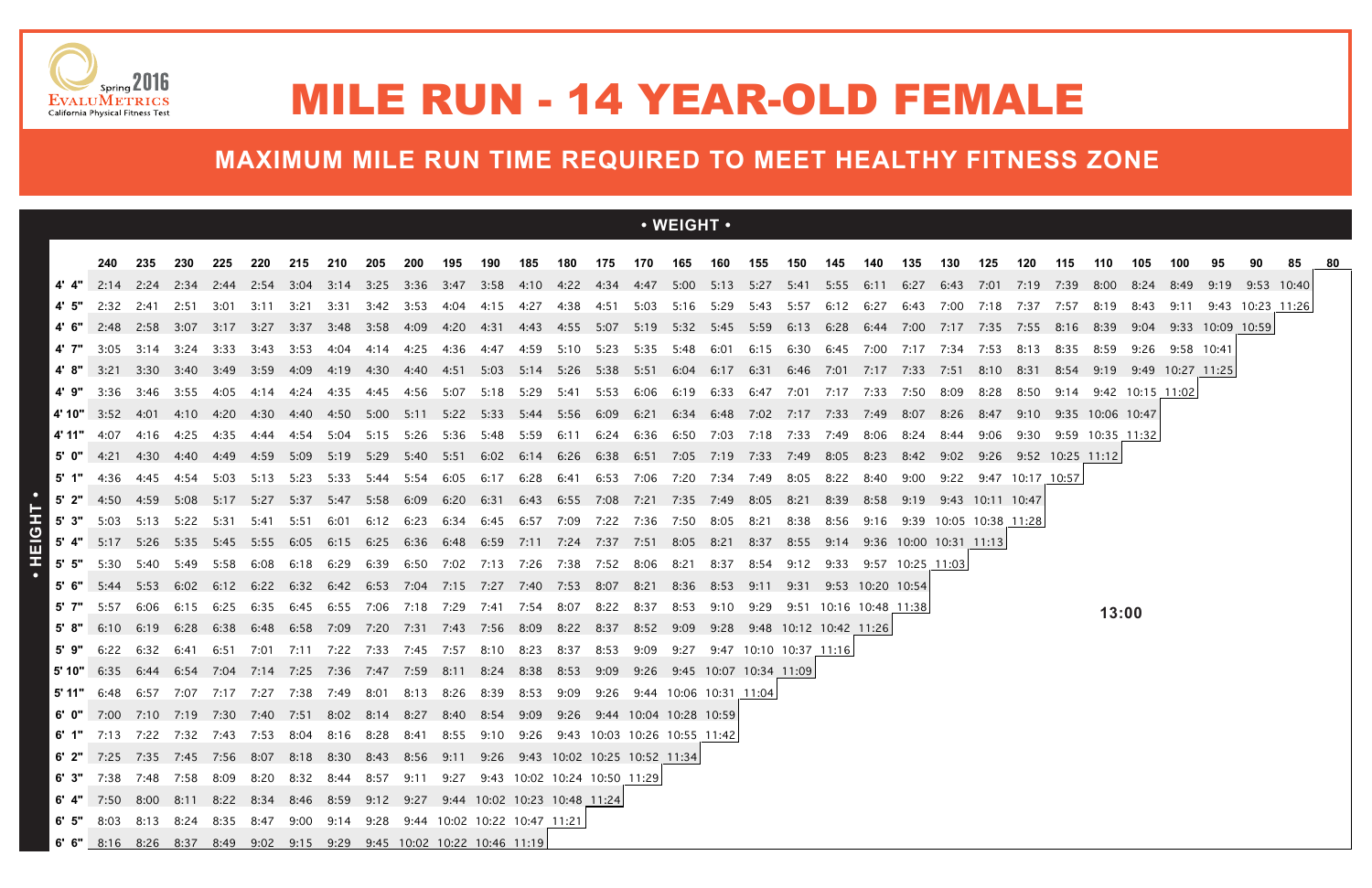|           |                                                                                                       |                                 |                |        |       |      |                                                                                                                                          |                |           |            |                |           |           |      |                | $\cdot$ WEIGHT $\cdot$                                           |      |                          |                |      |                        |                  |                   |                  |                  |                                 |                       |                 |                               |                 |                             |  |
|-----------|-------------------------------------------------------------------------------------------------------|---------------------------------|----------------|--------|-------|------|------------------------------------------------------------------------------------------------------------------------------------------|----------------|-----------|------------|----------------|-----------|-----------|------|----------------|------------------------------------------------------------------|------|--------------------------|----------------|------|------------------------|------------------|-------------------|------------------|------------------|---------------------------------|-----------------------|-----------------|-------------------------------|-----------------|-----------------------------|--|
|           |                                                                                                       |                                 |                |        |       |      |                                                                                                                                          |                |           |            |                |           |           |      |                |                                                                  |      |                          |                |      |                        |                  |                   |                  |                  |                                 |                       |                 |                               |                 |                             |  |
|           | 230                                                                                                   | 225<br>1:55 2:05 2:16 2:26 2:37 | 220            | 215    | 210   | 205  | <b>200</b><br>2:47 2:58 3:10 3:21 3:33 3:45 3:57 4:09 4:22 4:36 4:49 5:03 5:18 5:33 5:48 6:05                                            | 195            | 190       | 185        | 180            | 175       | 170       | 165  | 160            | 155                                                              | 150  | 145                      | 140            | 135  | 130                    | 125<br>6:21      | 120               | 115              | 110              | 105<br>6:39 6:58 7:18 7:39 8:02 | 100                   | 95<br>8:28      |                               |                 | 80<br>8:56 9:30 10:11 11:14 |  |
| 4' 3"     | 2:13                                                                                                  | 2:23 2:33                       |                | 2:44   | 2:54  |      | 3:05 3:16                                                                                                                                | 3:27           | 3:38      | 3:50       |                |           |           |      |                | 4:02 4:14 4:26 4:39 4:52 5:06 5:20 5:35 5:50 6:05 6:22           |      |                          |                |      |                        | 6:39             | 6:57              | 7:16             | 7:36             | 7:58                            | 8:22                  | 8:49            |                               | 9:19 9:55 10:45 |                             |  |
|           | 2:31                                                                                                  |                                 | 2:41 2:51 3:01 |        | 3:11  |      | 3:22 3:33 3:44 3:55 4:07                                                                                                                 |                |           |            | 4:19           |           |           |      |                | 4:31 4:43 4:56 5:09 5:23 5:37 5:51                               |      |                          | 6:06 6:22 6:39 |      |                        | 6:56             | 7:14              | 7:34             |                  | 7:54 8:17 8:42                  |                       |                 | $9:10$ $9:43$ $10:25$ $11:37$ |                 |                             |  |
| 4' 5"     | 2:48                                                                                                  | 2:58                            | 3:08           | 3:18   | 3:28  | 3:39 | 3:49                                                                                                                                     | 4:00           | 4:12      | 4:23       | 4:35           | 4:47      | 4:59      | 5:12 | 5:25           | 5:39                                                             | 5:53 | 6:08                     | 6:23           | 6:39 | 6:55                   | 7:13             | 7:32              | 7:51             | 8:13             | 8:36                            | 9:03                  |                 | 9:33 10:10 11:03              |                 |                             |  |
|           | 3:05                                                                                                  |                                 |                |        |       |      | 3:14 3:24 3:34 3:45 3:55 4:06 4:17 4:28                                                                                                  |                |           | 4:39       |                |           |           |      |                | 4:51 5:03 5:15 5:28 5:41 5:55 6:09 6:24 6:39 6:55 7:12 7:30      |      |                          |                |      |                        |                  | 7:49              | 8:09             | 8:32             | 8:56                            |                       | 9:24 9:58 10:42 |                               |                 |                             |  |
| 4' 7"     | - 3:21                                                                                                |                                 | 3:30 3:40 3:50 |        | 4:00  | 4:11 | 4:22                                                                                                                                     | 4:32           | 4:44      | 4:55       | 5:07           | 5:19 5:31 |           |      | 5:44 5:57      | 6:11                                                             |      | 6:25 6:40 6:55 7:12 7:29 |                |      |                        | 7:47             | 8:07              | 8:28             | 8:51             |                                 | 9:17 9:48 10:26 11:26 |                 |                               |                 |                             |  |
|           | 4' 8" $3:37$                                                                                          |                                 |                |        |       |      | 3:46 3:56 4:06 4:16 4:26 4:37 4:48 4:59 5:10 5:22 5:34 5:47 5:59 6:13 6:27 6:41 6:56 7:11 7:28 7:45 8:04 8:24 8:46 9:11 9:39 10:14 11:01 |                |           |            |                |           |           |      |                |                                                                  |      |                          |                |      |                        |                  |                   |                  |                  |                                 |                       |                 |                               |                 |                             |  |
| 4'9"      | 3:52                                                                                                  | 4:02                            | 4:11           | -4:21  | 4:31  | 4:42 | 4:52                                                                                                                                     |                | 5:03 5:14 | 5:26       | 5:37           | 5:49      |           |      |                | 6:02 6:15 6:28 6:42 6:56 7:12 7:28 7:44                          |      |                          |                |      | 8:02                   | 8:22             | 8:43              | 9:06             |                  | 9:32 10:03 10:44                |                       |                 |                               |                 |                             |  |
|           | <b>4' 10"</b> 4:07 4:17 4:26                                                                          |                                 |                |        |       |      |                                                                                                                                          |                |           |            |                |           |           |      |                | 5:40  5:52  6:04  6:17  6:30  6:43  6:57  7:12  7:27  7:44  8:01 |      |                          |                |      | 8:19                   | 8:39             | 9:01              | 9:26             |                  | 9:55 10:31 11:28                |                       |                 |                               |                 |                             |  |
| 4' 11"    | 4:22                                                                                                  | 4:31                            | 4:41           | 4:51   | 5:01  | 5:11 | 5:22 5:33                                                                                                                                |                | 5:44      | 5:55       | 6:07           | 6:19      |           |      |                | 6:32 6:45 6:58 7:13 7:28                                         |      | 7:43                     | 8:00           | 8:18 | 8:37                   | 8:58             | 9:21              |                  | 9:48 10:21 11:07 |                                 |                       |                 |                               |                 |                             |  |
|           | 5' $0''$ 4:36 4:46 4:55                                                                               |                                 |                | 5:05   | 5:15  | 5:26 | 5:36 5:47                                                                                                                                |                | 5:58      |            |                |           |           |      |                | 6:34 6:46 7:00 7:13 7:28 7:43 7:59 8:16 8:35                     |      |                          |                |      | 8:55                   | 9:17             |                   | 9:42 10:12 10:52 |                  |                                 |                       |                 |                               |                 |                             |  |
| $5'$ 1"   | 4:50                                                                                                  | 5:00                            | 5:09           | 5:19   | 5:29  |      | 5:40 5:50                                                                                                                                | 6:01           | 6:12      |            | 6:24 6:36 6:48 |           |           |      |                | 7:01 7:15 7:29 7:43 7:59 8:15                                    |      |                          | 8:33           | 8:52 | 9:13                   | 9:37             | 10:05 10:40 11:39 |                  |                  |                                 |                       |                 |                               |                 |                             |  |
| $5'$ 2"   | 5:04                                                                                                  | 5:14                            | 5:23           | - 5:33 | -5:43 | 5:54 | 6:04                                                                                                                                     | 6:15           | 6:26      | 6:38       |                |           |           |      |                | 6:50 7:03 7:16 7:29 7:44 7:59 8:15 8:32                          |      |                          | 8:50           | 9:10 | 9:33                   |                  | 9:59 10:31 11:18  |                  |                  |                                 |                       |                 |                               |                 |                             |  |
| $5'$ $3"$ | 5:18                                                                                                  | 5:27                            | 5:37           | -5:47  | 5:57  | 6:07 | 6:18                                                                                                                                     | 6:29           | 6:40      | 6:52       | 7:04           | 7:17      | 7:30      | 7:44 | 7:59           | 8:14                                                             | 8:31 | 8:48                     | 9:08           | 9:29 |                        | 9:54 10:24 11:04 |                   |                  |                  |                                 |                       |                 |                               |                 |                             |  |
|           | 5:32                                                                                                  | 5:41                            | 5:51           | 6:00   | 6:11  | 6:21 | 6:32                                                                                                                                     |                | 6:43 6:54 | 7:06       | 7:19           |           |           |      |                | 7:31 7:45 7:59 8:14 8:30                                         | 8:47 | 9:06                     |                |      | 9:26 9:50 10:17 10:53  |                  |                   |                  |                  |                                 |                       |                 |                               |                 |                             |  |
| 5' 5"     | 5:45                                                                                                  | 5:54                            | 6:04           |        | 6:24  | 6:35 | 6:45                                                                                                                                     | 6:57           | 7:08      | 7:20       | 7:33           | 7:46      | 8:00      |      | 8:14 8:30      | 8:46                                                             | 9:04 | 9:24                     |                |      | 9:46 10:12 10:45 11:37 |                  |                   |                  |                  |                                 | 13:00                 |                 |                               |                 |                             |  |
|           | 5:58                                                                                                  | 6:07                            | 6:17           | 6:27   | 6:37  | 6:48 |                                                                                                                                          | 6:59 7:10 7:22 |           | 7:34  7:47 |                | 8:00      | 8:15 8:29 |      | 8:46           | 9:03                                                             | 9:22 |                          |                |      |                        |                  |                   |                  |                  |                                 |                       |                 |                               |                 |                             |  |
| 5' 7"     | 6:11                                                                                                  | 6:20                            | 6:30           | 6:40   | 6:51  | 7:01 | 7:12                                                                                                                                     | 7:24           | 7:36      | 7:48       | 8:01           | 8:15      | 8:30      | 8:45 | 9:02           | 9:20                                                             |      | 9:40 10:04 10:32 11:11   |                |      |                        |                  |                   |                  |                  |                                 |                       |                 |                               |                 |                             |  |
|           | 6:24                                                                                                  | 6:33                            | 6:43           | 6:53   |       |      | 7:04 7:15 7:26 7:37 7:50 8:02 8:16 8:30                                                                                                  |                |           |            |                |           |           |      | 8:45 9:01 9:19 | 9:38 10:01 10:27 11:02                                           |      |                          |                |      |                        |                  |                   |                  |                  |                                 |                       |                 |                               |                 |                             |  |
| 5'9"      |                                                                                                       |                                 |                |        |       |      | 6:36 6:46 6:56 7:06 7:17 7:28 7:39 7:51 8:04 8:17 8:30 8:45 9:01                                                                         |                |           |            |                |           |           |      |                | 9:18 9:37 9:58 10:23 10:55                                       |      |                          |                |      |                        |                  |                   |                  |                  |                                 |                       |                 |                               |                 |                             |  |
|           | 5' 10" 6:49 6:59 7:09 7:19 7:30 7:41 7:53 8:05 8:18 8:31 8:45 9:01 9:17 9:36 9:56 10:20 10:50 11:36   |                                 |                |        |       |      |                                                                                                                                          |                |           |            |                |           |           |      |                |                                                                  |      |                          |                |      |                        |                  |                   |                  |                  |                                 |                       |                 |                               |                 |                             |  |
|           | <b>5' 11"</b> 7:02 7:12 7:22 7:32 7:43 7:55 8:06 8:19 8:32 8:46 9:01 9:17 9:35 9:54 10:17 10:45 11:26 |                                 |                |        |       |      |                                                                                                                                          |                |           |            |                |           |           |      |                |                                                                  |      |                          |                |      |                        |                  |                   |                  |                  |                                 |                       |                 |                               |                 |                             |  |
|           | 6' 0" 7:14 7:24 7:35 7:45 7:56 8:08 8:20 8:33 8:47 9:01 9:17 9:34 9:53 10:15 10:42 11:19              |                                 |                |        |       |      |                                                                                                                                          |                |           |            |                |           |           |      |                |                                                                  |      |                          |                |      |                        |                  |                   |                  |                  |                                 |                       |                 |                               |                 |                             |  |
|           | 6' 1" 7:27 7:37 7:47 7:58 8:10 8:22 8:34 8:48 9:02 9:17 9:34 9:52 10:13 10:39 11:13                   |                                 |                |        |       |      |                                                                                                                                          |                |           |            |                |           |           |      |                |                                                                  |      |                          |                |      |                        |                  |                   |                  |                  |                                 |                       |                 |                               |                 |                             |  |
|           | 6' 2" 7:39 7:50 8:00 8:12 8:23 8:36 8:49 9:02 9:17 9:33 9:51 10:12 10:36 11:08                        |                                 |                |        |       |      |                                                                                                                                          |                |           |            |                |           |           |      |                |                                                                  |      |                          |                |      |                        |                  |                   |                  |                  |                                 |                       |                 |                               |                 |                             |  |
|           | 6' 3" 7:52 8:02 8:13 8:25 8:37 8:50 9:03 9:18 9:34 9:51 10:11 10:34 11:04                             |                                 |                |        |       |      |                                                                                                                                          |                |           |            |                |           |           |      |                |                                                                  |      |                          |                |      |                        |                  |                   |                  |                  |                                 |                       |                 |                               |                 |                             |  |
|           | 6' 4" 8:05 8:15 8:27 8:39 8:51 9:04 9:18 9:34 9:51 10:10 10:33 11:01                                  |                                 |                |        |       |      |                                                                                                                                          |                |           |            |                |           |           |      |                |                                                                  |      |                          |                |      |                        |                  |                   |                  |                  |                                 |                       |                 |                               |                 |                             |  |





## MILE RUN - 13 YEAR-OLD FEMALE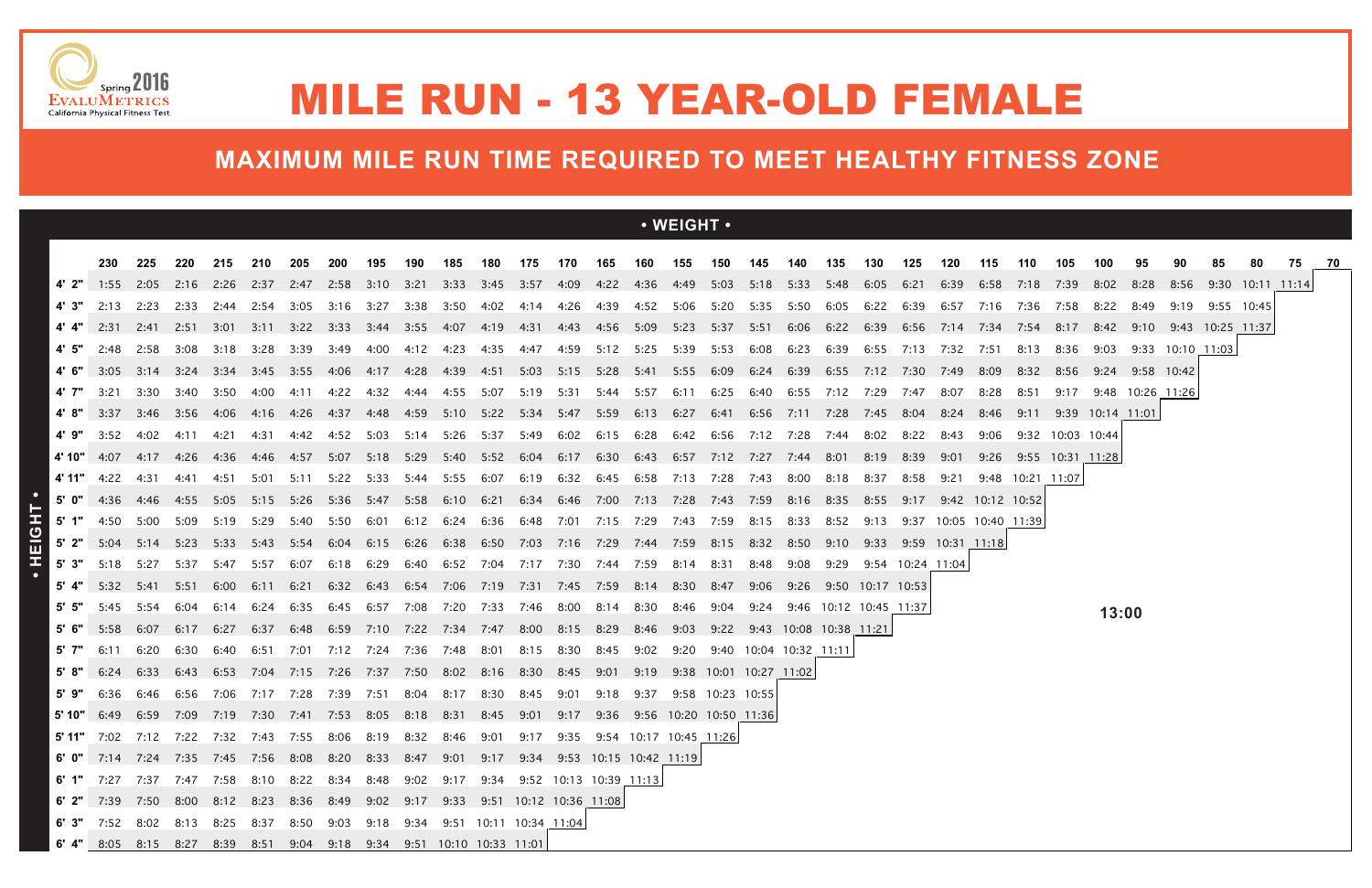|        |                                                                                                                                                                                |           |      |      |                |      |                                                   |            |      |                |                |      |                          |           |                | · WEIGHT ·                                                                                                                              |           |      |      |      |                        |      |                        |                  |                       |                       |                |                  |                            |                       |  |
|--------|--------------------------------------------------------------------------------------------------------------------------------------------------------------------------------|-----------|------|------|----------------|------|---------------------------------------------------|------------|------|----------------|----------------|------|--------------------------|-----------|----------------|-----------------------------------------------------------------------------------------------------------------------------------------|-----------|------|------|------|------------------------|------|------------------------|------------------|-----------------------|-----------------------|----------------|------------------|----------------------------|-----------------------|--|
|        | 230                                                                                                                                                                            | 225       | 220  | 215  | 210            | 205  | 200                                               | 195        | 190  | 185            | 180            | 175  | 170                      |           | 165 160        | 155                                                                                                                                     | 150 145   |      | 140  | 135  | 130                    | 125  | 120                    | 115              | 110                   | 105                   | 100            | 95               |                            | 80                    |  |
| 4' 2"  | 1:52                                                                                                                                                                           |           |      |      |                |      |                                                   |            |      |                |                |      |                          |           |                | 2:02 2:12 2:22 2:33 2:44 2:55 3:06 3:17 3:29 3:41 3:53 4:05 4:18 4:31 4:44 4:58 5:13 5:28 5:43 5:59 6:16 6:33 6:52                      |           |      |      |      |                        |      |                        |                  |                       | 7:11 7:32 7:54        |                | 8:19             |                            | 8:46 9:18 9:56 10:48  |  |
|        | 2:10                                                                                                                                                                           |           |      |      |                |      |                                                   |            |      |                |                |      |                          |           |                | 2:20 2:30 2:40 2:51 3:01 3:12 3:23 3:34 3:46 3:58 4:10 4:22 4:35 4:48 5:01 5:15 5:29 5:44 6:00 6:16 6:33 6:50 7:09 7:29                 |           |      |      |      |                        |      |                        |                  |                       |                       | 7:50 8:13 8:39 |                  |                            | 9:08 9:42 10:25 11:42 |  |
|        | 2:27                                                                                                                                                                           |           |      |      |                |      |                                                   |            |      |                |                |      |                          |           |                | 2:37 2:47 2:57 3:08 3:18 3:29 3:40 3:51 4:03 4:14 4:26 4:39 4:51 5:04 5:18 5:32 5:46 6:01 6:16 6:32 6:49                                |           |      |      |      |                        |      | 7:07 7:26              |                  | 7:47                  | 8:08 8:32             |                |                  | 8:59 9:30 10:08 11:03      |                       |  |
| 4'5"   | 2:44                                                                                                                                                                           | 2:54      | 3:04 | 3:14 | 3:24           | 3:35 | 3:45                                              | 3:56       | 4:07 | 4:19           |                |      |                          |           |                | 4:30 4:42 4:55 5:07 5:20 5:34 5:48 6:02 6:17                                                                                            |           |      |      |      | 6:33 6:49              | 7:06 | 7:24                   | 7:44             | 8:04                  | 8:27                  | 8:52           | 9:21             | 9:55 10:39                 |                       |  |
| 4'6"   | 3:01                                                                                                                                                                           | 3:10 3:20 |      | 3:30 | 3:40 3:51 4:01 |      |                                                   | 4:12  4:23 |      |                |                |      |                          |           |                | 4:35 4:46 4:58 5:11 5:23 5:36 5:50 6:04 6:18 6:33 6:49 7:05                                                                             |           |      |      |      |                        | 7:23 | 7:41                   | 8:01             | 8:23                  |                       |                |                  | 8:46 9:13 9:44 10:22 11:22 |                       |  |
| 4' 7"  | 3:17                                                                                                                                                                           | 3:26      | 3:36 | 3:46 | -3:56          | 4:07 | 4:17                                              | 4:28       | 4:39 | 4:50           | 5:02 5:14 5:26 |      |                          |           |                |                                                                                                                                         |           |      |      | 7:05 | 7:22                   | 7:39 | 7:58                   | 8:19             | 8:41                  | 9:06                  |                | 9:34 10:09 10:56 |                            |                       |  |
|        | 3:33                                                                                                                                                                           |           |      |      |                |      |                                                   |            |      |                |                |      |                          |           |                | 3:42 3:52 4:02 4:12 4:22 4:32 4:43 4:54 5:06 5:17 5:29 5:41 5:54 6:07 6:21 6:35 6:49 7:05 7:21 7:38 7:56 8:16 8:37 9:00 9:27 9:58 10:38 |           |      |      |      |                        |      |                        |                  |                       |                       |                |                  |                            |                       |  |
| 4'9"   | 3:48 3:57                                                                                                                                                                      |           | 4:07 | 4:17 | 4:27           | 4:37 | 4:48                                              | 4:58 5:09  |      | 5:21           |                |      |                          |           |                | 5:32 5:44 5:56 6:09 6:22 6:36 6:50 7:05 7:20 7:37 7:54                                                                                  |           |      |      |      |                        | 8:13 | 8:33 8:55              |                  |                       | 9:20 9:49 10:25 11:18 |                |                  |                            |                       |  |
|        | 4' 10" 4:03 4:12 4:22 4:32 4:42 4:52 5:02 5:13 5:24 5:35 5:47 5:59 6:11 6:24 6:37 6:51 7:05 7:20 7:36 7:53 8:11 8:30                                                           |           |      |      |                |      |                                                   |            |      |                |                |      |                          |           |                |                                                                                                                                         |           |      |      |      |                        |      | 8:51                   |                  |                       | 9:14 9:41 10:13 10:57 |                |                  |                            |                       |  |
| 4' 11" | 4:17                                                                                                                                                                           | 4:27      | 4:36 | 4:46 | 4:56           | 5:06 | 5:17 5:27                                         |            | 5:38 | 5:50           | 6:01           |      | 6:13 6:26                |           |                | 6:39 6:52 7:06 7:20 7:36                                                                                                                |           |      | 7:52 | 8:09 | 8:28                   | 8:48 | 9:10                   |                  | 9:35 10:04 10:42      |                       |                |                  |                            |                       |  |
| 5' 0"  | 4:32 4:41                                                                                                                                                                      |           |      |      |                |      | 4:51 5:00 5:10 5:20 5:31 5:42 5:53                |            |      | 6:04 6:16 6:28 |                |      |                          |           |                | 6:40 6:53 7:07 7:21 7:36 7:51                                                                                                           |           |      | 8:08 | 8:26 | 8:45                   | 9:06 |                        |                  | 9:29 9:57 10:31 11:21 |                       |                |                  |                            |                       |  |
|        | 4:46                                                                                                                                                                           | 4:55 5:05 |      | 5:14 |                |      | 5:24 5:34 5:45 5:56 6:07                          |            |      |                |                |      |                          |           |                | 6:18 6:30 6:42 6:55 7:08 7:21 7:36 7:51                                                                                                 |           | 8:07 | 8:24 | 8:42 | 9:02                   | 9:25 |                        | 9:50 10:21 11:04 |                       |                       |                |                  |                            |                       |  |
|        | 5' 2" 5:00 5:09 5:18                                                                                                                                                           |           |      | 5:28 | 5:38           |      | 5:48 5:59 6:09                                    |            | 6:21 |                |                |      |                          |           |                | 6:32 6:44 6:56 7:09 7:22 7:36 7:51 8:06 8:23                                                                                            |           |      | 8:40 | 8:59 | 9:21                   |      | 9:45 10:13 10:50       |                  |                       |                       |                |                  |                            |                       |  |
| 5'3"   | 5:13 5:22 5:32 5:42                                                                                                                                                            |           |      |      | 5:52           | 6:02 |                                                   |            |      |                |                |      |                          |           |                | 6:34 6:46 6:58 7:10 7:23 7:37 7:51 8:06                                                                                                 | 8:22 8:39 |      | 8:57 | 9:17 |                        |      | 9:40 10:07 10:40 11:32 |                  |                       |                       |                |                  |                            |                       |  |
| 5' 4"  | 5:26                                                                                                                                                                           | 5:36      | 5:45 | 5:55 | 6:05           | 6:15 | 6:26                                              | 6:37       | 6:48 | 7:00           |                |      | 7:12 7:24 7:37 7:51 8:06 |           |                | 8:21                                                                                                                                    | 8:37      | 8:55 | 9:15 |      | 9:36 10:01 10:32 11:15 |      |                        |                  |                       |                       |                |                  |                            |                       |  |
| 5'5"   | 5:40                                                                                                                                                                           | 5:49      | 5:58 | 6:08 | 6:18           | 6:29 | 6:39                                              | 6:50       | 7:02 | 7:13           | 7:26           | 7:38 | 7:52                     | 8:06 8:21 |                | 8:37                                                                                                                                    | 8:54      | 9:12 | 9:33 |      | 9:57 10:25 11:03       |      |                        |                  |                       |                       | 13:00          |                  |                            |                       |  |
|        | 5:52                                                                                                                                                                           | 6:02      | 6:11 | 6:21 | 6:31           |      | 6:42 6:52 7:04 7:15 7:27                          |            |      |                |                |      |                          |           |                | 7:39 7:52 8:06 8:21 8:36 8:52 9:10 9:30 9:53 10:19 10:53                                                                                |           |      |      |      |                        |      |                        |                  |                       |                       |                |                  |                            |                       |  |
| 5' 7"  | 6:05                                                                                                                                                                           | 6:15      | 6:24 | 6:34 | 6:44           |      | 6:55 7:06 7:17                                    |            | 7:28 | 7:41           | 7:53 8:07      |      | 8:21                     |           | 8:36 8:52 9:09 |                                                                                                                                         | 9:28      |      |      |      | 9:49 10:14 10:45 11:33 |      |                        |                  |                       |                       |                |                  |                            |                       |  |
| 5'8"   | 6:18                                                                                                                                                                           | 6:27      | 6:37 | 6:47 |                |      | 6:57 7:08 7:19 7:30 7:42 7:54 8:07 8:21 8:35 8:51 |            |      |                |                |      |                          |           | 9:08           | 9:26 9:46 10:10 10:39 11:20                                                                                                             |           |      |      |      |                        |      |                        |                  |                       |                       |                |                  |                            |                       |  |
| 5'9"   | 6:30                                                                                                                                                                           | 6:40      | 6:50 | 7:00 | 7:10 7:21      |      | 7:32 7:43 7:56                                    |            |      | 8:08           | 8:21           | 8:36 | 8:51                     | 9:07      | 9:24           | 9:44 10:07 10:34 11:10                                                                                                                  |           |      |      |      |                        |      |                        |                  |                       |                       |                |                  |                            |                       |  |
|        | 5' 10" 6:43 6:52 7:02 7:12 7:23 7:34 7:45 7:57 8:09 8:22 8:36 8:50 9:06 9:23 9:42 10:04 10:29 11:02                                                                            |           |      |      |                |      |                                                   |            |      |                |                |      |                          |           |                |                                                                                                                                         |           |      |      |      |                        |      |                        |                  |                       |                       |                |                  |                            |                       |  |
|        | <b>5' 11"</b> 6:55 7:05 7:15 7:25 7:36 7:47 7:58 8:10 8:23 8:36 8:51 9:06 9:22 9:41 10:01 10:25 10:56 <mark>5</mark>                                                           |           |      |      |                |      |                                                   |            |      |                |                |      |                          |           |                |                                                                                                                                         |           |      |      |      |                        |      |                        |                  |                       |                       |                |                  |                            |                       |  |
|        | 6 0" 7:07 7:17 7:27 7:38 7:49 8:00 8:12 8:24 8:37 8:51 9:06 9:22 9:39 9:59 10:22 10:51 11:35                                                                                   |           |      |      |                |      |                                                   |            |      |                |                |      |                          |           |                |                                                                                                                                         |           |      |      |      |                        |      |                        |                  |                       |                       |                |                  |                            |                       |  |
|        | 6' 1" 7:20 7:30 7:40 7:50 8:01 8:13 8:25 8:38 8:51 9:06 9:21 9:39 9:58 10:20 10:47 11:26<br>6 2" 7:32 7:42 7:52 8:03 8:15 8:26 8:39 8:52 9:06 9:21 9:38 9:56 10:18 10:43 11:19 |           |      |      |                |      |                                                   |            |      |                |                |      |                          |           |                |                                                                                                                                         |           |      |      |      |                        |      |                        |                  |                       |                       |                |                  |                            |                       |  |
|        | 6' 3" 7:44 7:54 8:05 8:16 8:28 8:40 8:53 9:07 9:21 9:38 9:56 10:16 10:41 11:13                                                                                                 |           |      |      |                |      |                                                   |            |      |                |                |      |                          |           |                |                                                                                                                                         |           |      |      |      |                        |      |                        |                  |                       |                       |                |                  |                            |                       |  |
|        | 6' 4" 7:57 8:07 8:18 8:29 8:41 8:54 9:07 9:22 9:37 9:55 10:15 10:38 11:09                                                                                                      |           |      |      |                |      |                                                   |            |      |                |                |      |                          |           |                |                                                                                                                                         |           |      |      |      |                        |      |                        |                  |                       |                       |                |                  |                            |                       |  |





## MILE RUN - 12 YEAR-OLD FEMALE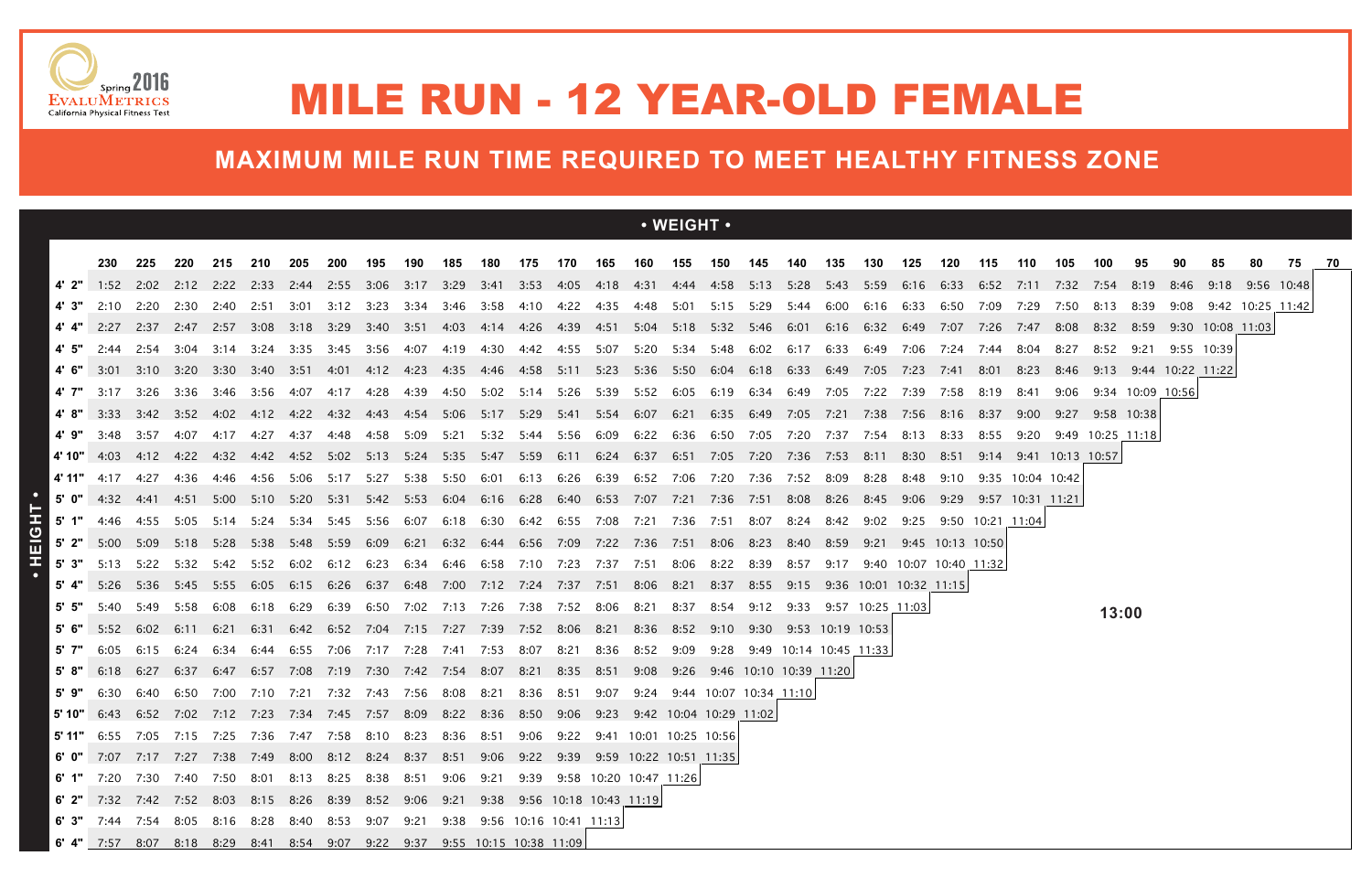|       |                                                                                                                                                     |                     |                  |       |           |                |                                                             |      |           |                               |           |                               |      |      |                | $\cdot$ WEIGHT $\cdot$                                                                                                            |           |                          |                  |      |                        |                  |                        |      |                  |                            |                       |                 |                  |                  |    |    |     |
|-------|-----------------------------------------------------------------------------------------------------------------------------------------------------|---------------------|------------------|-------|-----------|----------------|-------------------------------------------------------------|------|-----------|-------------------------------|-----------|-------------------------------|------|------|----------------|-----------------------------------------------------------------------------------------------------------------------------------|-----------|--------------------------|------------------|------|------------------------|------------------|------------------------|------|------------------|----------------------------|-----------------------|-----------------|------------------|------------------|----|----|-----|
|       | 220                                                                                                                                                 | 215                 | 210              | 205   | -200      | 195            | 190                                                         | 185  | 180       | 175                           | 170       | 165                           | 160  | 155  |                | 150  145  140  135  130                                                                                                           |           |                          |                  | 125  | 120                    | 115              | 110                    | 105  | 100              | 95                         | 90                    | 85              | 80               | 75               | 70 | 65 | -60 |
| 4'0"  |                                                                                                                                                     | 1:34 1:45 1:55 2:06 |                  |       | 2:17 2:29 |                |                                                             |      |           |                               |           |                               |      |      |                | 2:40 2:52 3:04 3:16 3:29 3:42 3:55 4:09 4:23 4:37 4:52 5:07 5:23 5:40 5:57 6:15 6:34 6:54 7:15 7:39                               |           |                          |                  |      |                        |                  |                        |      |                  |                            | 8:04                  | 8:31            | 9:03             | 9:41 10:31       |    |    |     |
| 4' 1" | 1:53                                                                                                                                                |                     |                  |       |           |                |                                                             |      |           |                               |           |                               |      |      |                | 2:03 2:14 2:25 2:36 2:47 2:58 3:10 3:22 3:34 3:47 4:00 4:13 4:26 4:40 4:54 5:09 5:25 5:40 5:57 6:14 6:33 6:52 7:12 7:34 7:58 8:23 |           |                          |                  |      |                        |                  |                        |      |                  |                            |                       | 8:53            |                  | 9:27 10:09 11:14 |    |    |     |
| 4' 2" |                                                                                                                                                     |                     |                  |       |           |                |                                                             |      |           |                               |           |                               |      |      |                | 2:11 2:22 2:32 2:43 2:54 3:05 3:16 3:28 3:40 3:52 4:04 4:17 4:30 4:43 4:57 5:11 5:26 5:42 5:58 6:14 6:32 6:50 7:09                |           |                          |                  |      |                        |                  |                        | 7:30 |                  | 7:52 8:17                  | 8:44                  | 9:15 9:52 10:42 |                  |                  |    |    |     |
| 4' 3" | 2:29                                                                                                                                                | 2:39                | 2:50             | 3:00  | 3:11      | 3:22           | 3:33                                                        | 3:45 | 3:57      | 4:09                          | 4:21      | 4:34                          | 4:47 |      |                | 5:00 5:14 5:28                                                                                                                    | 5:43      | 5:58                     | 6:14             | 6:31 | 6:49                   | 7:07             | 7:27                   | 7:48 | 8:11             | 8:36                       | 9:05                  |                 | 9:38 10:21 11:31 |                  |    |    |     |
|       |                                                                                                                                                     |                     |                  |       |           |                |                                                             |      |           |                               |           |                               |      |      |                | 2:46 2:56 3:07 3:17 3:28 3:39 3:50 4:01 4:13 4:25 4:37 4:50 5:03 5:16 5:30 5:45 5:59 6:15 6:31 6:48 7:06                          |           |                          |                  |      |                        | 7:25 7:45 8:06   |                        |      |                  | 8:30 8:57 9:27 10:04 10:56 |                       |                 |                  |                  |    |    |     |
| 4' 5" | 3:03                                                                                                                                                |                     |                  |       |           |                | 3:13 3:23 3:34 3:44 3:55 4:06 4:18 4:29                     |      |           | 4:41                          |           | 4:54 5:06 5:19 5:32 5:46 6:01 |      |      |                |                                                                                                                                   |           | 6:16 6:31 6:47 7:04 7:23 |                  |      |                        | 7:42 8:02        |                        | 8:25 | 8:50             |                            | $9:18$ $9:51$ $10:34$ |                 |                  |                  |    |    |     |
|       | 4' 6" 3:19 3:29 3:39 3:50 4:00 4:11 4:22 4:34 4:45 4:57 5:09 5:22 5:35 5:48 6:02 6:17 6:32 6:47 7:04 7:21 7:39 7:59 8:20 8:44 9:10 9:40 10:18 11:14 |                     |                  |       |           |                |                                                             |      |           |                               |           |                               |      |      |                |                                                                                                                                   |           |                          |                  |      |                        |                  |                        |      |                  |                            |                       |                 |                  |                  |    |    |     |
| 4' 7" | 3:35                                                                                                                                                |                     | 3:45 3:55 4:06   |       | 4:16      | 4:27           | 4:38                                                        |      |           |                               |           |                               |      |      |                | 4:49 5:01 5:13 5:25 5:37 5:50 6:04 6:18 6:32 6:47 7:03                                                                            |           |                          | 7:20  7:38  7:56 |      |                        | 8:17             | 8:39                   | 9:03 |                  | 9:31 10:05 10:50           |                       |                 |                  |                  |    |    |     |
| 4'8"  | 3:51                                                                                                                                                |                     | 4:01  4:11  4:21 |       |           |                |                                                             |      |           |                               |           |                               |      |      |                | 4:31 4:42 4:53 5:04 5:16 5:28 5:40 5:53 6:06 6:19 6:33 6:48 7:03 7:19 7:36 7:54 8:13                                              |           |                          |                  |      |                        | 8:34             |                        |      |                  | 8:58 9:24 9:54 10:33 11:40 |                       |                 |                  |                  |    |    |     |
| 4' 9" | 4:06                                                                                                                                                | 4:16                | 4:26             | 4:36  | 4:46      | 4:57           | 5:08                                                        | 5:19 | 5:31      | 5:43                          | 5:55 6:08 |                               | 6:21 |      |                | 6:34 6:48 7:03 7:19                                                                                                               |           | 7:35                     | 7:52             | 8:11 | 8:31                   | 8:53             | 9:17                   |      | 9:45 10:20 11:10 |                            |                       |                 |                  |                  |    |    |     |
|       | 4' 10" 4:21                                                                                                                                         |                     | 4:30  4:40  4:51 |       | 5:01      |                |                                                             |      |           |                               |           |                               |      |      |                | 5:12 5:23 5:34 5:45 5:57 6:10 6:22 6:36 6:49 7:04 7:19 7:34 7:51 8:09                                                             |           |                          |                  | 8:28 | 8:49                   |                  | 9:12 9:38 10:09 10:51  |      |                  |                            |                       |                 |                  |                  |    |    |     |
|       | 4' $11"$ 4:35                                                                                                                                       |                     |                  |       |           |                |                                                             |      |           |                               |           |                               |      |      |                | 4:45 4:55 5:05 5:15 5:26 5:37 5:48 6:00 6:12 6:24 6:37 6:50 7:04 7:19 7:34 7:50 8:07                                              |           |                          | 8:25 8:45 9:07   |      |                        |                  | 9:32 10:01 10:37 11:38 |      |                  |                            |                       |                 |                  |                  |    |    |     |
|       | 5' $0''$ 4:49 4:59 5:09                                                                                                                             |                     |                  | 5:19  |           | 5:30 5:40 5:51 |                                                             |      | 6:03 6:14 |                               |           |                               |      |      |                | 6:26 6:39 6:52 7:05 7:19 7:34 7:49 8:06 8:23                                                                                      |           |                          | 8:42 9:03        |      | 9:26                   | 9:53 10:26 11:13 |                        |      |                  |                            |                       |                 |                  |                  |    |    |     |
| 5' 1" | 5:03                                                                                                                                                | 5:13                | 5:23             | -5:33 | 5:44      | 5:54           | 6:05                                                        | 6:17 | 6:28      | 6:40                          | 6:53      | 7:06                          | 7:20 |      | 7:34 7:49      | 8:05                                                                                                                              | 8:22 8:40 |                          | 9:00             |      | 9:22 9:47 10:17 10:57  |                  |                        |      |                  |                            |                       |                 |                  |                  |    |    |     |
|       | 5:17                                                                                                                                                | 5:27                | 5:37             | 5:47  | 5:57      | 6:08           | 6:19                                                        |      |           |                               |           |                               |      |      |                | 6:31 6:42 6:55 7:07 7:20 7:34 7:49 8:04 8:20 8:38 8:57                                                                            |           |                          |                  |      | 9:18 9:41 10:09 10:45  |                  |                        |      |                  |                            |                       |                 |                  |                  |    |    |     |
| 5' 3" | 5:31                                                                                                                                                | 5:40                | 5:50             | 6:00  | 6:11      | 6:22           | 6:33                                                        |      | 6:44 6:56 | 7:09                          | 7:21      | 7:35                          |      |      | 7:49 8:04 8:19 | 8:36                                                                                                                              | 8:55      | 9:15                     |                  |      | 9:37 10:03 10:35 11:23 |                  |                        |      |                  |                            | 13:00                 |                 |                  |                  |    |    |     |
|       | 5' 4" $5:44$                                                                                                                                        | 5:54                | 6:04             |       |           |                | 6:14 6:24 6:35 6:46 6:58 7:10 7:22 7:36 7:49 8:04 8:19 8:35 |      |           |                               |           |                               |      |      |                | 8:53 9:12 9:33 9:58 10:27 11:07                                                                                                   |           |                          |                  |      |                        |                  |                        |      |                  |                            |                       |                 |                  |                  |    |    |     |
| 5'5"  | 5:57                                                                                                                                                | 6:07                | 6:17             | 6:27  | 6:38      | 6:49           |                                                             |      |           | 7:00 7:12 7:24 7:36 7:50 8:04 |           |                               | 8:18 | 8:34 | 8:51           | 9:09                                                                                                                              |           | 9:30 9:53 10:20 10:56    |                  |      |                        |                  |                        |      |                  |                            |                       |                 |                  |                  |    |    |     |
|       | 6:10                                                                                                                                                | 6:20                | 6:30             | 6:40  | 6:51      |                | 7:02 7:13 7:25 7:38 7:50 8:04 8:18                          |      |           |                               |           |                               |      |      | 8:34 8:50 9:08 | 9:27                                                                                                                              |           |                          |                  |      |                        |                  |                        |      |                  |                            |                       |                 |                  |                  |    |    |     |
| 5'7"  | 6:23                                                                                                                                                | 6:33                | 6:43             | 6:53  | 7:04      | 7:15           | 7:27                                                        | 7:39 | 7:51      | 8:05                          | 8:18 8:33 |                               | 8:49 |      | 9:06 9:25      |                                                                                                                                   |           | 9:46 10:10 10:40 11:23   |                  |      |                        |                  |                        |      |                  |                            |                       |                 |                  |                  |    |    |     |
|       | 5' 8" 6:35 6:45 6:56 7:06 7:17 7:28 7:40 7:52 8:05 8:19 8:33 8:48 9:05 9:23 9:43 10:06 10:34 11:12                                                  |                     |                  |       |           |                |                                                             |      |           |                               |           |                               |      |      |                |                                                                                                                                   |           |                          |                  |      |                        |                  |                        |      |                  |                            |                       |                 |                  |                  |    |    |     |
|       | 5 9" 6:48 6:58 7:08 7:19 7:30 7:42 7:54 8:06 8:19 8:33 8:48 9:04 9:21 9:41 10:03 10:29 11:03                                                        |                     |                  |       |           |                |                                                             |      |           |                               |           |                               |      |      |                |                                                                                                                                   |           |                          |                  |      |                        |                  |                        |      |                  |                            |                       |                 |                  |                  |    |    |     |
|       | <b>5' 10"</b> 7:01 7:11 7:21 7:32 7:43 7:55 8:07 8:20 8:34 8:48 9:03 9:20 9:39 10:00 10:24 10:56                                                    |                     |                  |       |           |                |                                                             |      |           |                               |           |                               |      |      |                |                                                                                                                                   |           |                          |                  |      |                        |                  |                        |      |                  |                            |                       |                 |                  |                  |    |    |     |
|       | 5' 11" 7:13 7:23 7:34 7:45 7:56 8:08 8:21 8:34 8:48 9:03 9:19 9:37 9:57 10:21 10:50 11:35                                                           |                     |                  |       |           |                |                                                             |      |           |                               |           |                               |      |      |                |                                                                                                                                   |           |                          |                  |      |                        |                  |                        |      |                  |                            |                       |                 |                  |                  |    |    |     |
|       | 6' 0" 7:25 7:36 7:47 7:58 8:09 8:22 8:35 8:48 9:03 9:19 9:36 9:56 10:18 10:45 11:25                                                                 |                     |                  |       |           |                |                                                             |      |           |                               |           |                               |      |      |                |                                                                                                                                   |           |                          |                  |      |                        |                  |                        |      |                  |                            |                       |                 |                  |                  |    |    |     |
|       | 6' 1" 7:38 7:48 7:59 8:11 8:23 8:35 8:49 9:03 9:19 9:35 9:54 10:15 10:41 11:17                                                                      |                     |                  |       |           |                |                                                             |      |           |                               |           |                               |      |      |                |                                                                                                                                   |           |                          |                  |      |                        |                  |                        |      |                  |                            |                       |                 |                  |                  |    |    |     |
|       | 6' 2" 7:50 8:01 8:12 8:24 8:36 8:50 9:03 9:18 9:35 9:53 10:13 10:38 11:11                                                                           |                     |                  |       |           |                |                                                             |      |           |                               |           |                               |      |      |                |                                                                                                                                   |           |                          |                  |      |                        |                  |                        |      |                  |                            |                       |                 |                  |                  |    |    |     |





## MILE RUN - 11 YEAR-OLD FEMALE